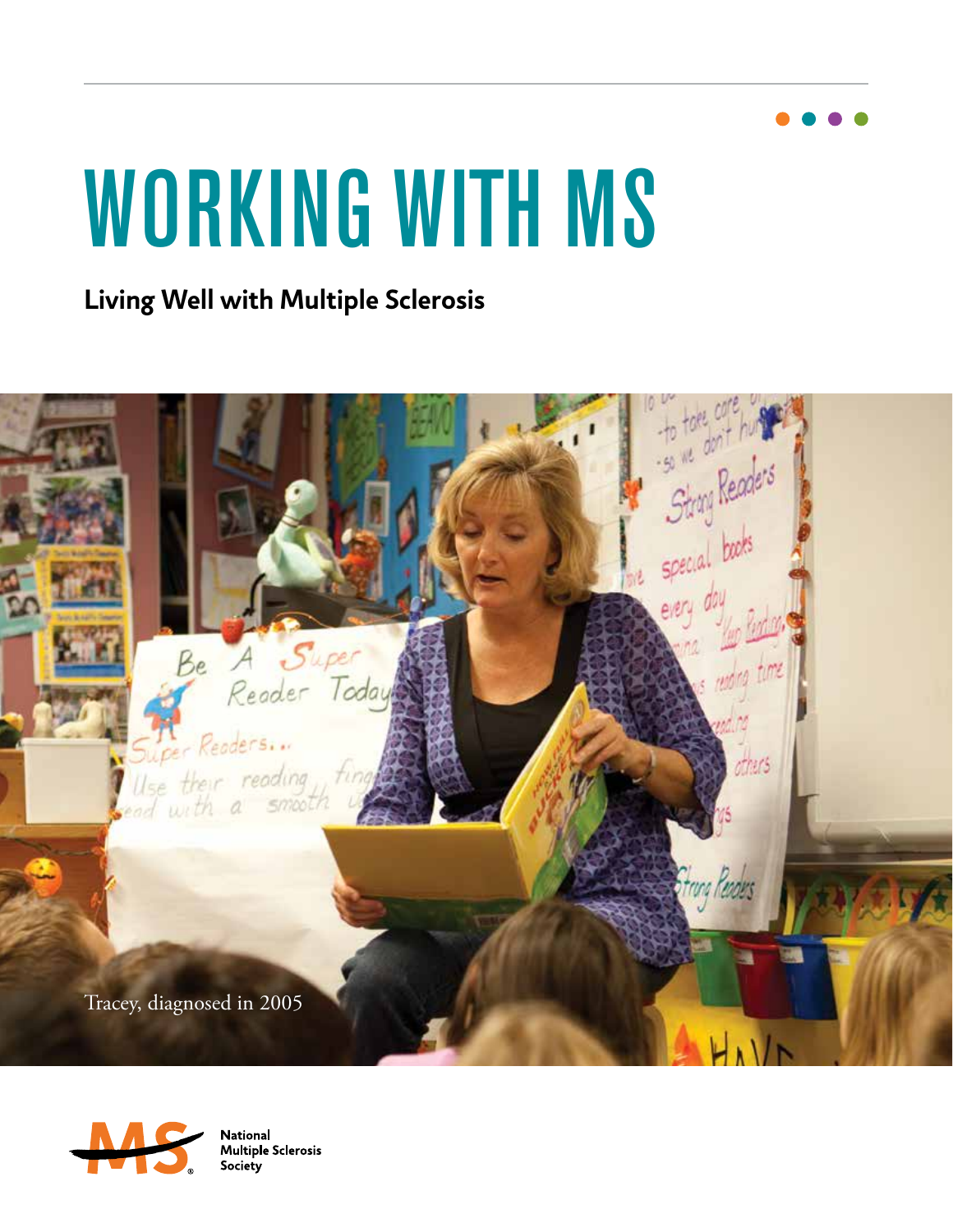*Working with MS* is one in a series of workbooks entitled *Living Well with MS.* This series is written for — and by — people who have been living with multiple sclerosis (MS) for some time. Please contact the National MS Society's MS Navigator® at 1-800-344-4867 (1-800-FIGHT-MS) for information about other workbooks in this series.

**Author:** 

#### **Mary Elizabeth McNary, M.A., CRC**

Mary Elizabeth is a nationally certified rehabilitation counselor who has had MS for over twenty years. She serves part time as a counselor with the National MS Society in Washington, D.C. and spends the rest of each week doing special projects as a consultant from her home office. Elizabeth values the flexibility of this arrangement, which allows her to practice her profession at a pace that keeps her both professionally challenged and physically healthy.

**Editors:**

**Beverly Noyes, Ph.D. Rosalind Kalb, Ph.D.,** National MS Society **Doris Lill,** National MS Society

*The Society's mission is: We mobilize people and resources to drive research for a cure and to address the challenges of everyone affected by MS.*

*Original funding for this project was provided by an educational grant from Teva Neuroscience.*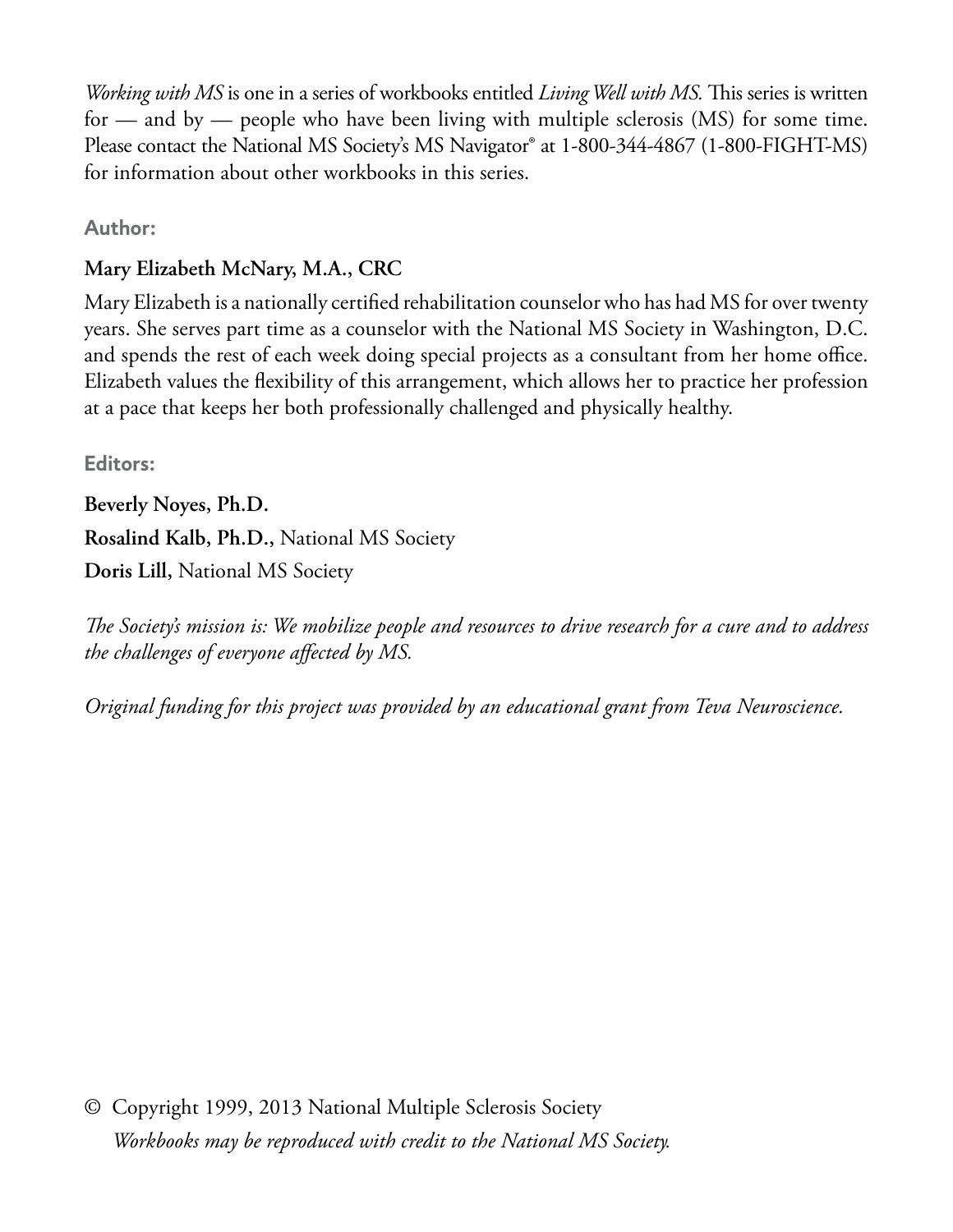# Introduction

The symptoms of MS commonly appear in early adulthood, at a time when young men and women are forming their own households and establishing themselves in their careers. While the initial symptoms might not interfere with work activities to any significant degree, they have the potential to worsen or change over the years. If, and when, the disease becomes more debilitating, it is likely to require some change or adaptation in the working life of the person with MS. Like any life transition, such change can be stressful and difficult.

People tend to react to the impact of MS on their work activities in a variety of ways. Initially, a person might simply try to ignore or defy the MS. While this strategy can work fairly well for those whose symptoms remain mild or sporadic, it may not work as well for those whose symptoms become more severe. At that point, some people find they are struggling so hard to ignore their symptoms, that they have no energy left to do their job. They may also put so much effort and energy into working that they have little left with which to pursue other important personal or family responsibilities.

*Working with MS* helps people think about career-related options whether they are changing the kind of work they do, returning to employment after being absent for a while, or attempting to maintain a job by accommodating MS symptoms. Disability-related retirement is the subject of a separate workbook in this series.

Like other workbooks in the *Living Well* series, *Working with MS* contains a variety of exercises; some are questions for you to think about or discuss with other people, while others suggest activities to perform or write about in a private journal. You can use the workbook on your own as a guide for personal reflection and problem-solving, or as a shared activity with your family or self-help group. You may prefer to allow yourself time for personal reactions to the ideas and suggestions before talking about them with others.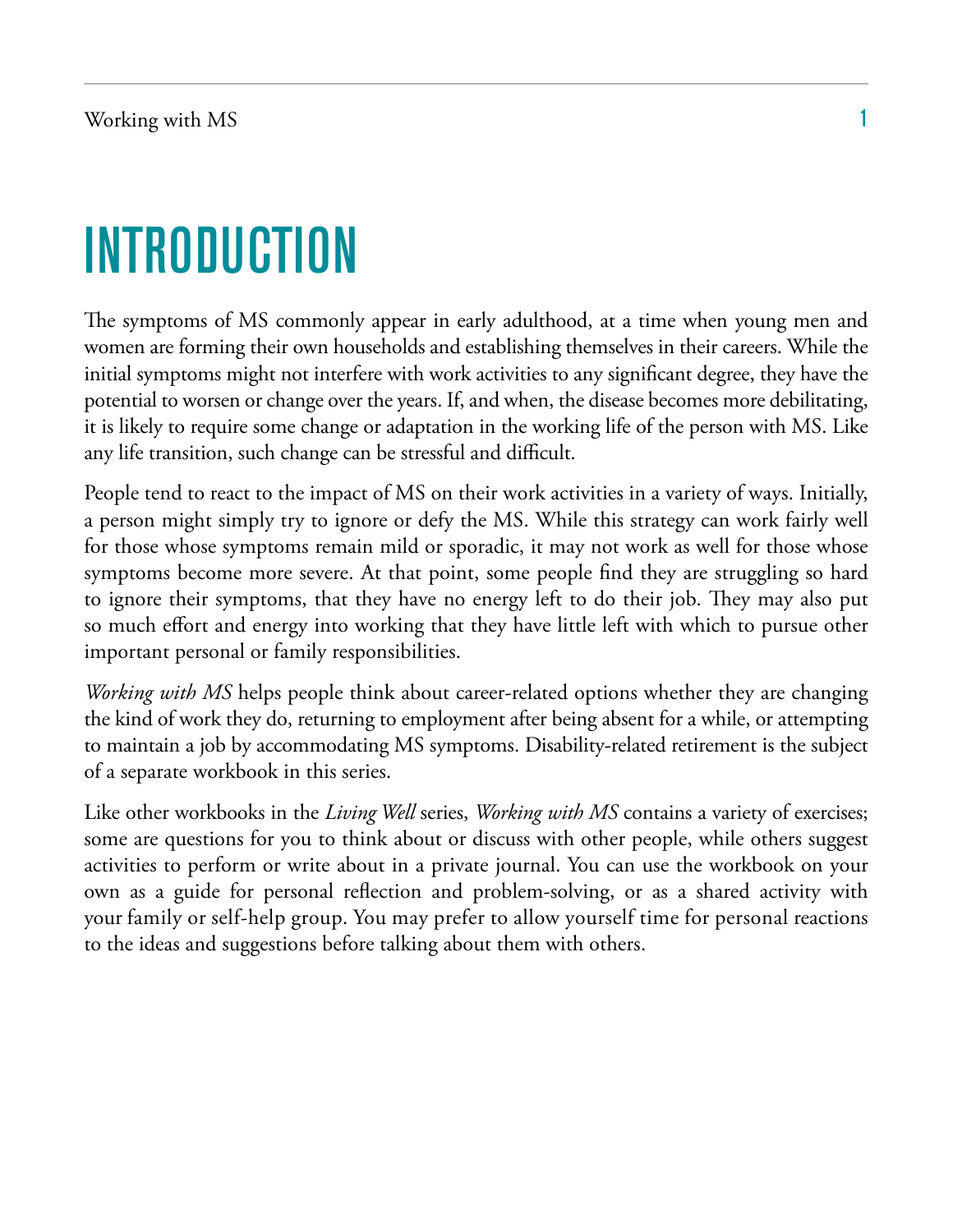However you choose to use this workbook, keep in mind that the issues it raises are complex and challenging. Your thoughts and feelings about them may change from one week to the next, depending on your work situation and the symptoms you are experiencing. If you are using the workbook alone, you might want to take a week or two to consider each exercise, making notes of your reactions so you can refer back to them at another time. Those who are using it within a self-help group are advised to allow at least one meeting for each exercise so that group members have time to share their thoughts and feelings.

You may find that some of the exercises in this workbook raise questions or concerns that you wish to explore in greater depth than feels comfortable with family members or your support group. Vocational rehabilitation counselors (see p. 20) can help you explore your employment goals, and guide your efforts to achieve those goals. In addition, a therapist who is knowledgeable about chronic illness and disability can help you work through the feelings of loss, anger and grief associated with changes in your working life.

Work, whether it is paid, household-related, or volunteer, can — and should — be positive and fulfilling. These exercises are designed to address your experience, no matter which kind of work you do. The objectives of this workbook are to help you:

- Explore your personal feelings and attitudes about work and career
- Identify your skills, needs and abilities
- Find resources that might assist you in your work efforts
- Develop your own strategies for working more comfortably with MS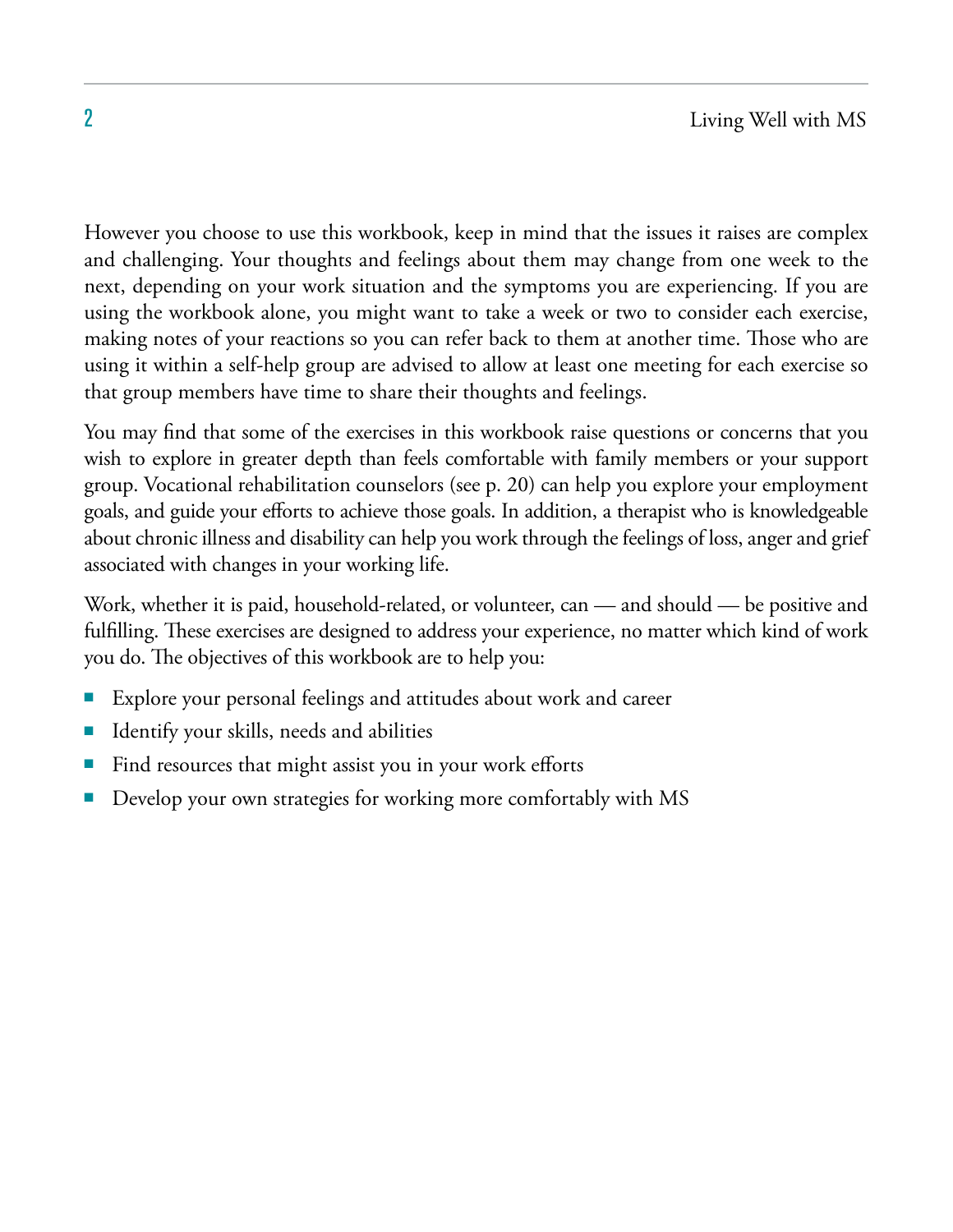# Exercise A

### **What are your attitudes about work?**

Ask yourself the following questions about the meaning and importance of work in your life, keeping in mind that there are no right or wrong answers to any of them.

\_\_\_\_\_\_\_\_\_\_\_\_\_\_\_\_\_\_\_\_\_\_\_\_\_\_\_\_\_\_\_\_\_\_\_\_\_\_\_\_\_\_\_\_\_\_\_\_\_\_\_\_\_\_\_\_\_\_\_\_\_\_\_\_\_\_\_\_\_\_\_\_\_\_\_\_\_

\_\_\_\_\_\_\_\_\_\_\_\_\_\_\_\_\_\_\_\_\_\_\_\_\_\_\_\_\_\_\_\_\_\_\_\_\_\_\_\_\_\_\_\_\_\_\_\_\_\_\_\_\_\_\_\_\_\_\_\_\_\_\_\_\_\_\_\_\_\_\_\_\_\_\_\_\_

\_\_\_\_\_\_\_\_\_\_\_\_\_\_\_\_\_\_\_\_\_\_\_\_\_\_\_\_\_\_\_\_\_\_\_\_\_\_\_\_\_\_\_\_\_\_\_\_\_\_\_\_\_\_\_\_\_\_\_\_\_\_\_\_\_\_\_\_\_\_\_\_\_\_\_\_\_

\_\_\_\_\_\_\_\_\_\_\_\_\_\_\_\_\_\_\_\_\_\_\_\_\_\_\_\_\_\_\_\_\_\_\_\_\_\_\_\_\_\_\_\_\_\_\_\_\_\_\_\_\_\_\_\_\_\_\_\_\_\_\_\_\_\_\_\_\_\_\_\_\_\_\_\_\_

\_\_\_\_\_\_\_\_\_\_\_\_\_\_\_\_\_\_\_\_\_\_\_\_\_\_\_\_\_\_\_\_\_\_\_\_\_\_\_\_\_\_\_\_\_\_\_\_\_\_\_\_\_\_\_\_\_\_\_\_\_\_\_\_\_\_\_\_\_\_\_\_\_\_\_\_\_

\_\_\_\_\_\_\_\_\_\_\_\_\_\_\_\_\_\_\_\_\_\_\_\_\_\_\_\_\_\_\_\_\_\_\_\_\_\_\_\_\_\_\_\_\_\_\_\_\_\_\_\_\_\_\_\_\_\_\_\_\_\_\_\_\_\_\_\_\_\_\_\_\_\_\_\_\_

\_\_\_\_\_\_\_\_\_\_\_\_\_\_\_\_\_\_\_\_\_\_\_\_\_\_\_\_\_\_\_\_\_\_\_\_\_\_\_\_\_\_\_\_\_\_\_\_\_\_\_\_\_\_\_\_\_\_\_\_\_\_\_\_\_\_\_\_\_\_\_\_\_\_\_\_\_

\_\_\_\_\_\_\_\_\_\_\_\_\_\_\_\_\_\_\_\_\_\_\_\_\_\_\_\_\_\_\_\_\_\_\_\_\_\_\_\_\_\_\_\_\_\_\_\_\_\_\_\_\_\_\_\_\_\_\_\_\_\_\_\_\_\_\_\_\_\_\_\_\_\_\_\_\_

1. How do you define the word "work"?

2. What about the word "career"?

3. And the word "job"?

4. Does work have to be paid in order for you to consider it real or valuable?

 $\bigcirc$  Yes  $\bigcirc$  No

Please explain: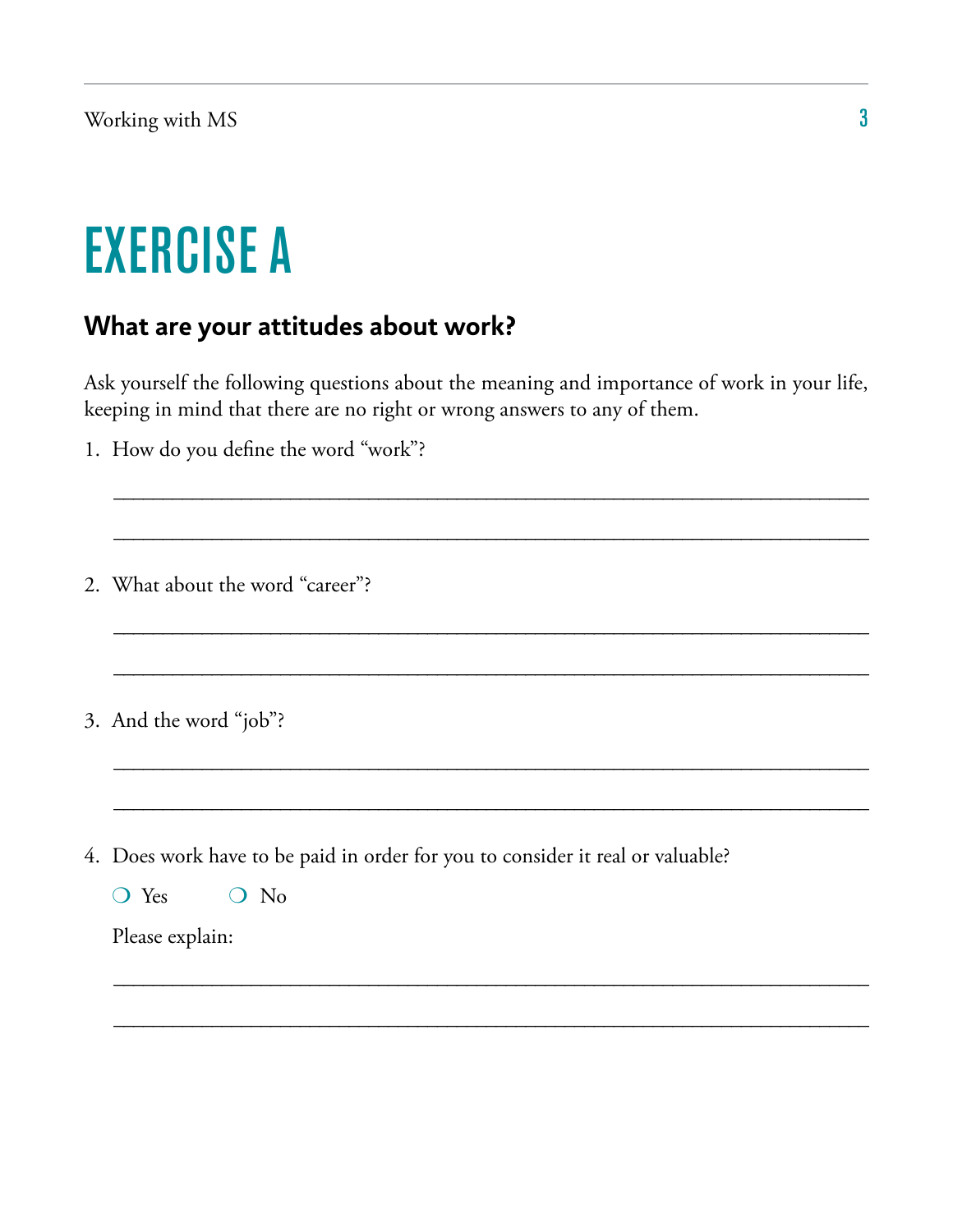5. If someone asked you to describe yourself, would you be likely to talk about your work?

\_\_\_\_\_\_\_\_\_\_\_\_\_\_\_\_\_\_\_\_\_\_\_\_\_\_\_\_\_\_\_\_\_\_\_\_\_\_\_\_\_\_\_\_\_\_\_\_\_\_\_\_\_\_\_\_\_\_\_\_\_\_\_\_\_\_\_\_\_\_\_\_\_\_\_\_\_

\_\_\_\_\_\_\_\_\_\_\_\_\_\_\_\_\_\_\_\_\_\_\_\_\_\_\_\_\_\_\_\_\_\_\_\_\_\_\_\_\_\_\_\_\_\_\_\_\_\_\_\_\_\_\_\_\_\_\_\_\_\_\_\_\_\_\_\_\_\_\_\_\_\_\_\_\_

 $\bigcirc$  Yes  $\bigcirc$  No

Please explain:

- 6. If someone asked, "What do you do?" would you talk about *(check all that apply)*:
	- O your profession?
	- $\bigcirc$  your job?
	- $\bigcirc$  your hobbies?
	- $\bigcirc$  your daily activities?
	- $\bigcirc$  your studies?
	- $\bigcirc$  your marital or family status?
- 7. Whether or not you are currently employed for pay, do you define yourself in terms of work?

\_\_\_\_\_\_\_\_\_\_\_\_\_\_\_\_\_\_\_\_\_\_\_\_\_\_\_\_\_\_\_\_\_\_\_\_\_\_\_\_\_\_\_\_\_\_\_\_\_\_\_\_\_\_\_\_\_\_\_\_\_\_\_\_\_\_\_\_\_\_\_\_\_\_\_\_\_

\_\_\_\_\_\_\_\_\_\_\_\_\_\_\_\_\_\_\_\_\_\_\_\_\_\_\_\_\_\_\_\_\_\_\_\_\_\_\_\_\_\_\_\_\_\_\_\_\_\_\_\_\_\_\_\_\_\_\_\_\_\_\_\_\_\_\_\_\_\_\_\_\_\_\_\_\_

\_\_\_\_\_\_\_\_\_\_\_\_\_\_\_\_\_\_\_\_\_\_\_\_\_\_\_\_\_\_\_\_\_\_\_\_\_\_\_\_\_\_\_\_\_\_\_\_\_\_\_\_\_\_\_\_\_\_\_\_\_\_\_\_\_\_\_\_\_\_\_\_\_\_\_\_\_

\_\_\_\_\_\_\_\_\_\_\_\_\_\_\_\_\_\_\_\_\_\_\_\_\_\_\_\_\_\_\_\_\_\_\_\_\_\_\_\_\_\_\_\_\_\_\_\_\_\_\_\_\_\_\_\_\_\_\_\_\_\_\_\_\_\_\_\_\_\_\_\_\_\_\_\_\_

\_\_\_\_\_\_\_\_\_\_\_\_\_\_\_\_\_\_\_\_\_\_\_\_\_\_\_\_\_\_\_\_\_\_\_\_\_\_\_\_\_\_\_\_\_\_\_\_\_\_\_\_\_\_\_\_\_\_\_\_\_\_\_\_\_\_\_\_\_\_\_\_\_\_\_\_\_

\_\_\_\_\_\_\_\_\_\_\_\_\_\_\_\_\_\_\_\_\_\_\_\_\_\_\_\_\_\_\_\_\_\_\_\_\_\_\_\_\_\_\_\_\_\_\_\_\_\_\_\_\_\_\_\_\_\_\_\_\_\_\_\_\_\_\_\_\_\_\_\_\_\_\_\_\_

 $\bigcirc$  Yes  $\bigcirc$  No

Please explain:

- 8. What aspect of your work gives you the most satisfaction?
- 9. What reasons for working are most important to you?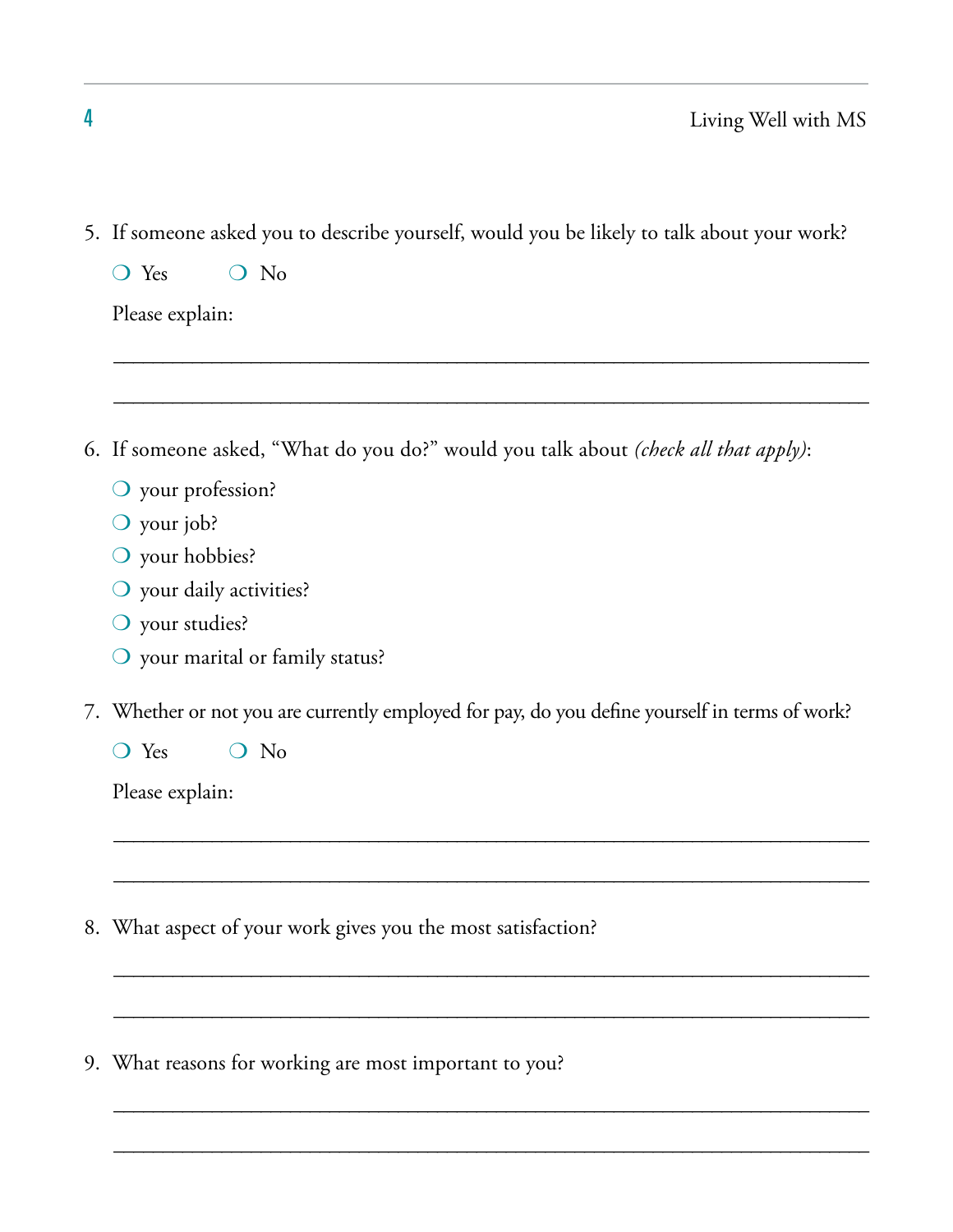### **The role of work**

These questions may have led you to explore the role that work, be it paid, volunteer or householdrelated, has played in your career. As used in this workbook, the word "career" does not necessarily mean a profession or series of paid jobs. Rather, the word refers to all the different kinds of work performed in the course of a person's lifetime.

Most people work to keep food on the table and a roof over their head. Other pursuits and other purposes, however, can motivate the many kinds of work done in the course of a career. Work can serve economic, social and psychological purposes. For example, it can provide the opportunity to form social relationships. It can help build feelings of pride and confidence, and a sense of accomplishment. Work can even help to shape a person's identity or sense of self.

For those of us with MS, the disease can affect our careers in many ways, some of which may seem drastic, even devastating. If, however, we try to look at a career as all of the different kinds of work that shape the course of a person's life, rather than simply progress up a particular professional ladder, we may view the situation a little differently. We may find, after all, that there is room for MS in a working life.

#### **Sonia's experience**

Sonia is a 35-year-old, divorced woman who teaches first grade. She was diagnosed with MS eight years ago, following an episode of blurred vision and weakness on her right side.

While Sonia's initial symptoms did not prevent her from teaching, they have gradually worsened over time. Since her most recent exacerbation, about two months ago, Sonia has been on medical leave from her job. She continues to experience weakness on her right side that makes walking difficult and extremely tiring, and interferes with writing and other manual tasks (e.g., helping with 25 sets of buttons, zippers and shoelaces). Her vision periodically becomes blurry, and she has occasional bouts of dizziness.

Sonia knows there is no way to predict the degree to which her current symptoms will improve. Nevertheless, she needs to decide when and how she will resume her teaching responsibilities. Because Sonia supports herself on the salary she earns from teaching and receives good health benefits from the school district, she is determined to remain employed in some capacity until retirement age. In addition, she loves being a teacher and would miss her contact with the children.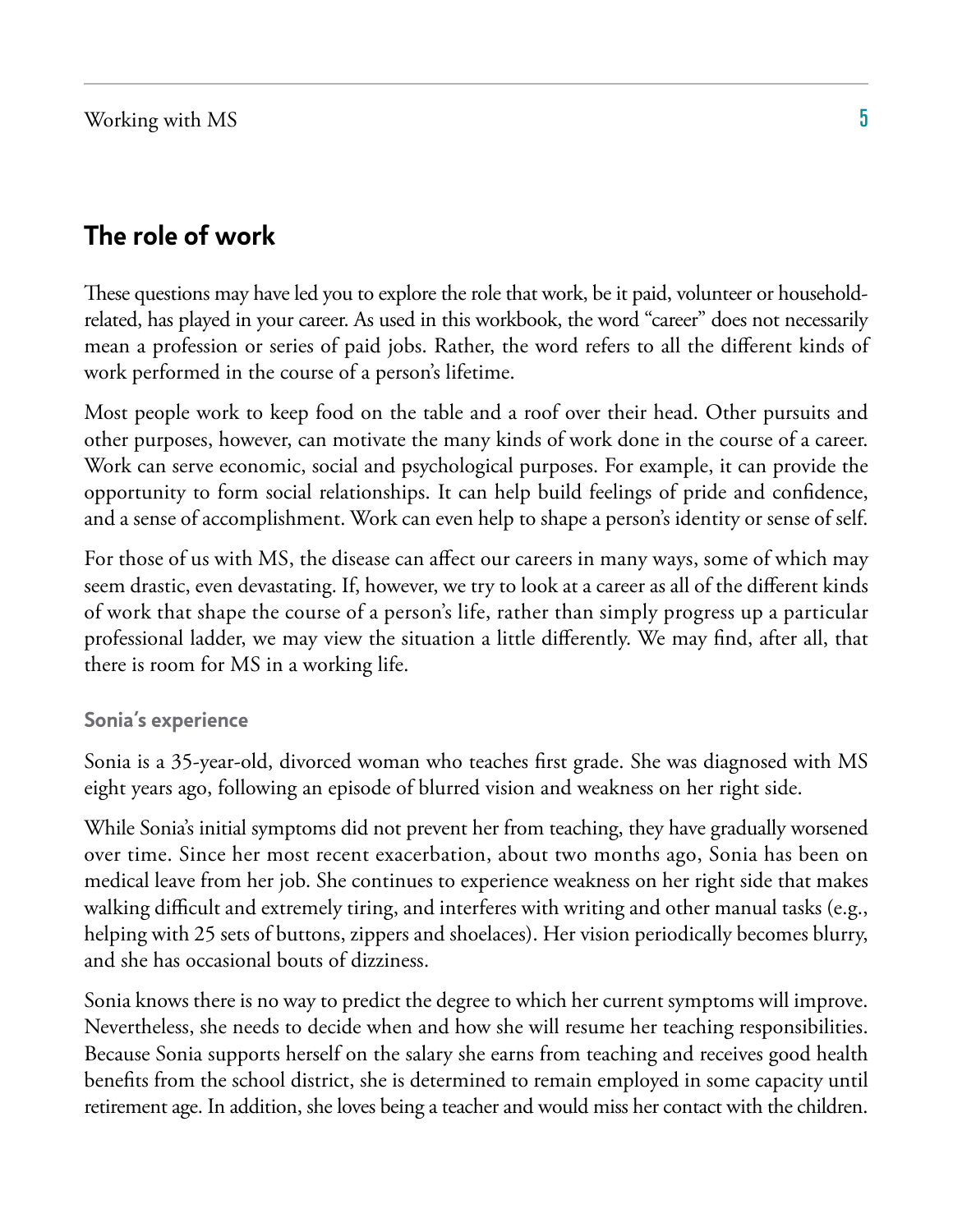Sonia's most recent exacerbation has caused a major and painful disruption in her career. She is eager to return to work, but realizes that she can no longer manage the many physical demands involved in teaching young children. In order to continue teaching, she will need to develop a broader vision of herself as an educator. Such a change does not happen overnight. Indeed, it may take Sonia a while to deal with her situation and feel less overwhelmed. She needs time to mourn the loss of her ability to manage a classroom of young children. She decides to join a self-help group sponsored by the National MS Society, where she can get to know others who might be encountering some of the same employment issues.

*At the self-help group, Sonia meets Peter, who is also dealing with the impact of MS symptoms on his work. Although Peter and Sonia are in different stages of their careers, facing different choices, they are able to find ways to help each other manage the changes that MS is bringing to their working lives.*

#### **Peter's experience**

Peter, who was diagnosed with MS over 20 years ago, is 56 years old. For several years, he has been a production manager in a manufacturing company that makes medical equipment. This job requires Peter to manage a large staff that is spread throughout one whole floor of the plant. Although Peter has experienced several relapses over the course of his career, he has always recovered sufficiently to be able to maintain his job. Recently, however, Peter has begun to experience severe fatigue as well as bladder and bowel symptoms. When he's particularly fatigued, his walking becomes slow and somewhat unsteady. By the end of a working day, he has little energy left to do anything but go to bed and try to get ready for the next day.

"I came to the self-help group to figure out how to work effectively until I reach retirement age," Peter tells Sonia. "My wife and I both depend on the health benefits provided by my job, and I would hate to leave this company after putting in so many years there. I love my job, but it wears me out. I never have any energy to do things with my wife or take care of things around the house. I just can't keep going at the same pace."

MS has knocked Peter and Sonia for a loop. How can they respond to the changes brought about by MS in ways that will allow them to carry on with the careers that have given them satisfaction in the past? Let's examine some coping strategies.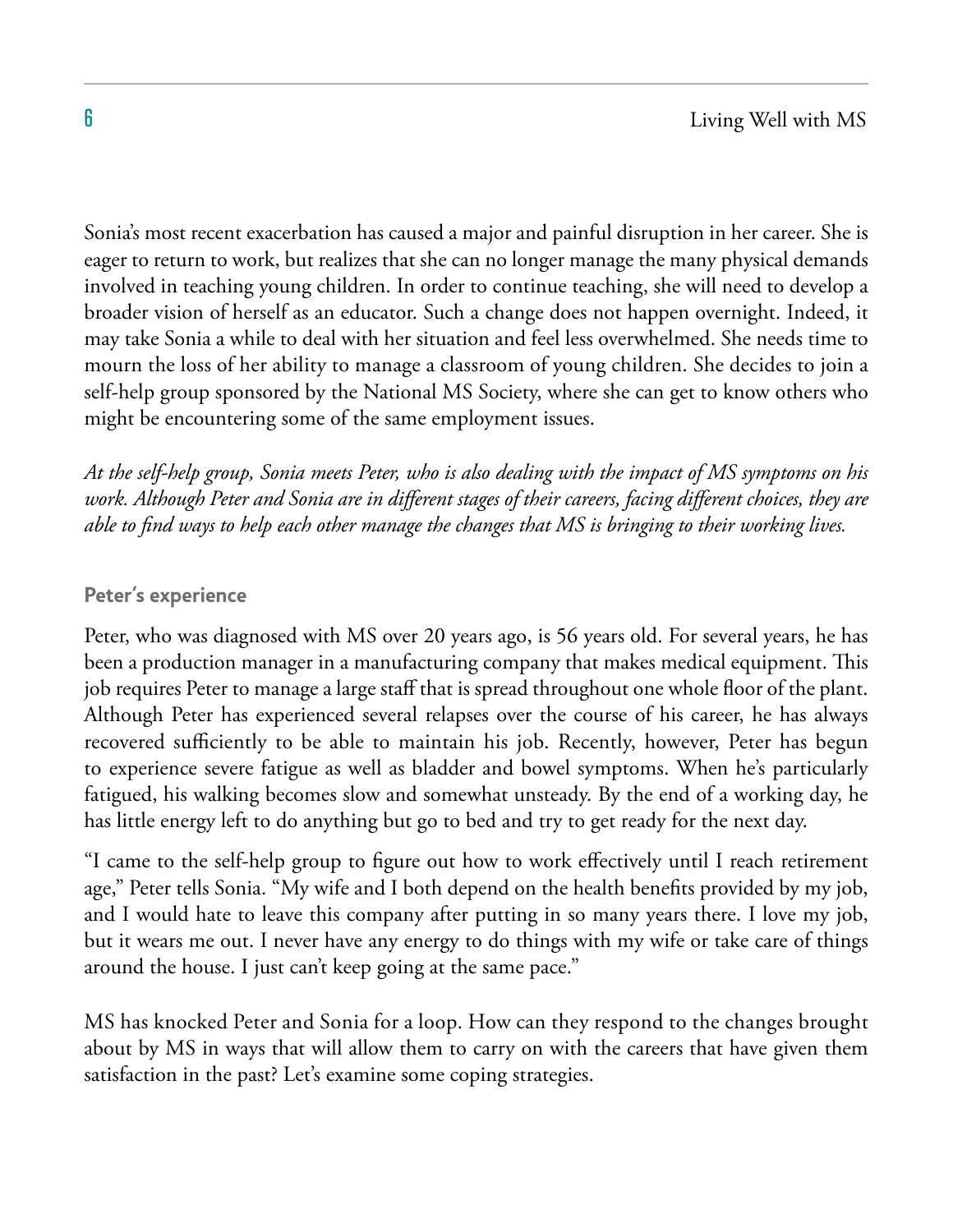### **Identifying the things you enjoy about your work**

Both Peter and Sonia have always loved their work. They decide that it would be useful to list the things that have been enjoyable and satisfying about their respective careers. At the suggestion of the self-help group leader, they each start a journal and arrive at the lists below:

#### **Sonia's list**

- 1. Working with young children
- 2. Belief in the value of education
- 3. The creativity, energy and patience required to be a good teacher
- 4. The sense of achievement that comes from watching the children learn
- 5. Pride in the evolution of the school's programs and curriculum
- 6. The teamwork and camaraderie among the teachers in the school
- 7. Financial independence

#### **Peter's list**

- 1. The importance of the merchandise the company makes
- 2. The management skills required to get everything out on time
- 3. The sense of control over production
- 4. Financial recognition
- 5. Working with others for a common purpose
- 6. Solving problems to achieve the company's goals
- 7. The satisfaction of a job well done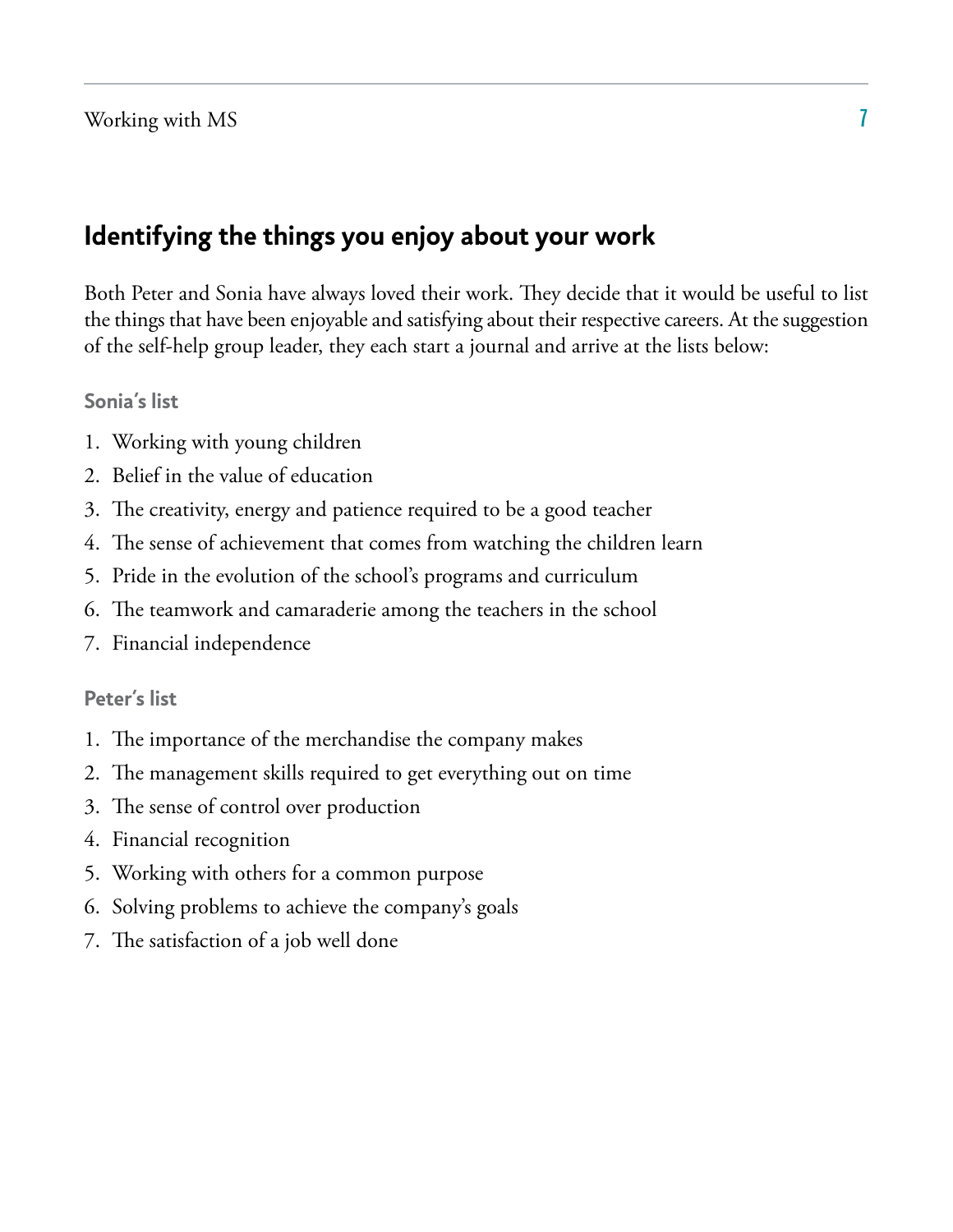# <span id="page-9-0"></span>Exercise B

# **What aspects of work give you pleasure?**

Think about your own career. Keep in mind that "career" refers here to all the different kinds of work you may have done as a paid employee, a volunteer, a student or a member of a household. List what you have most enjoyed about the work. You do not have to think about the effect that MS may have had on your capacity to perform a particular kind of job. Just list the elements of your career you have found most satisfying. Remember that the work need not be paid in order to appear on this list.

| 2. $\qquad \qquad$ |
|--------------------|
|                    |
| 4.                 |
|                    |
|                    |
|                    |

**Acknowledging what you may have lost; considering what you still can do**

At the next self-help group meeting, Sonia is feeling down. Listing what she enjoys about teaching has led her to dwell on the ways that MS has affected her abilities in the classroom. She shares with the group the fact that writing the list has left her feeling sad.

"It's very hard to think about having to change the way I work," she tells the group.

"Wait a minute," responds Peter. "You may not be able to maneuver around the classroom the way you used to, but you still have the interest and drive to be a good teacher. You don't have to do things exactly the way you've done them in the past to be effective in the classroom. If I were you, I would take another look at my list."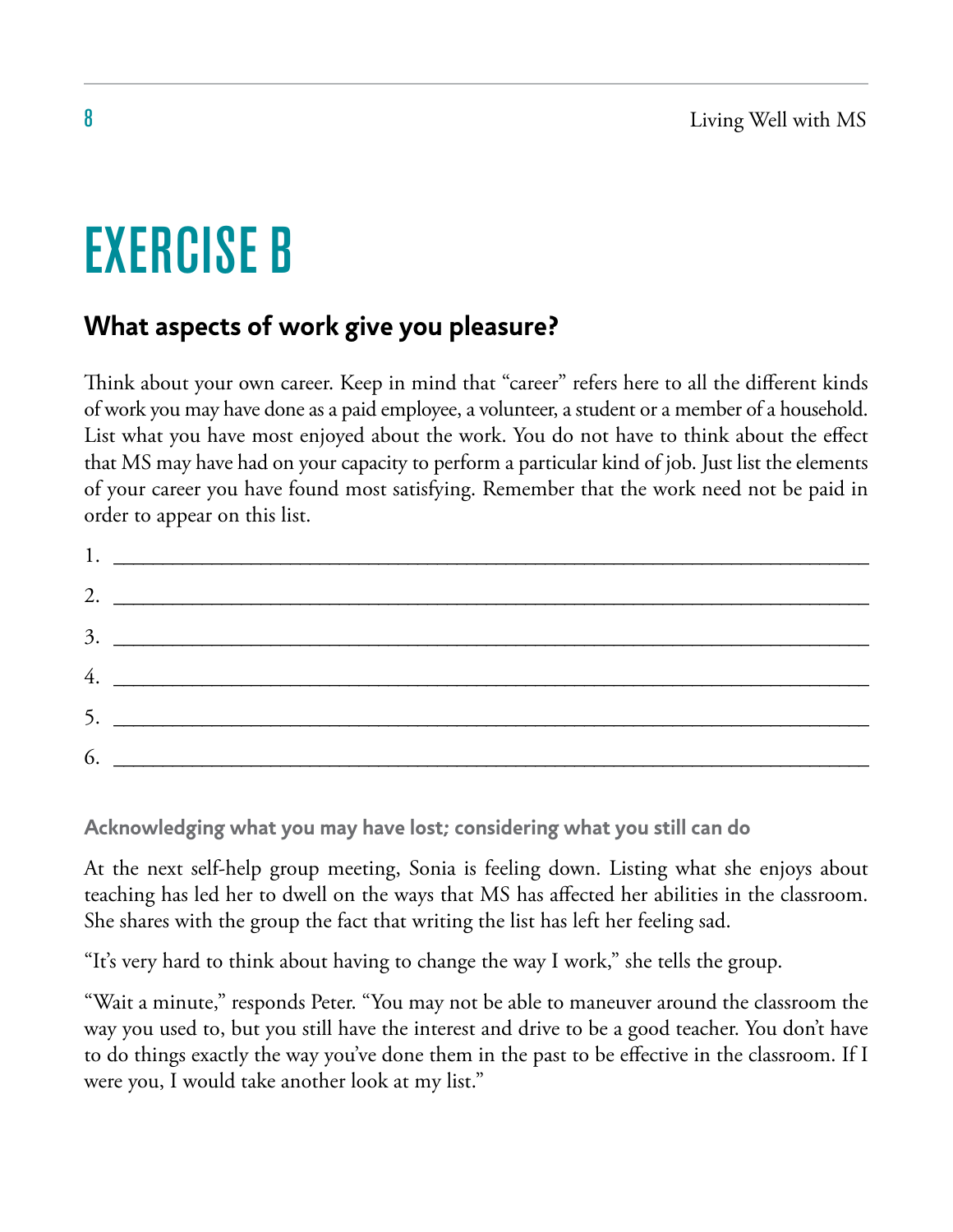# **EXERCISE C**

# What abilities has your MS affected?

Try to follow Sonia and Peter's example. Look at the list you created in *Exercise B*. Review the things you enjoy about the work you do now or have done in the past. Respond to each item on the list with a sentence or two, noting whether MS has had an impact on your abilities.

| 3.                          |
|-----------------------------|
| 4. $\overline{\phantom{a}}$ |
|                             |
|                             |

If your ability to carry out a particular activity is unchanged, celebrate that fact. If your capacity has diminished, note how. Have you allowed yourself to grieve over that change?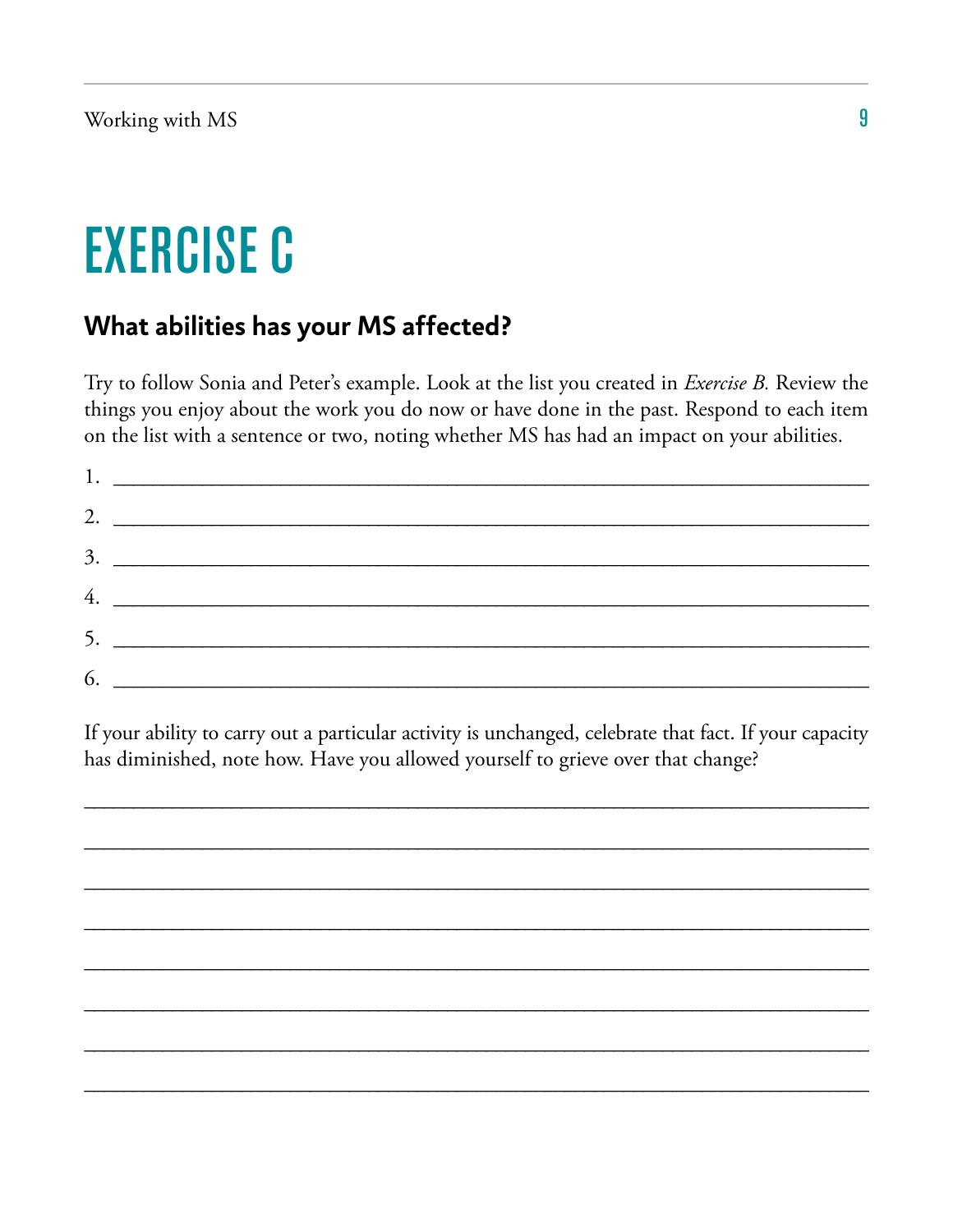Do you have any new ideas about work, or about your career, because of the change?

\_\_\_\_\_\_\_\_\_\_\_\_\_\_\_\_\_\_\_\_\_\_\_\_\_\_\_\_\_\_\_\_\_\_\_\_\_\_\_\_\_\_\_\_\_\_\_\_\_\_\_\_\_\_\_\_\_\_\_\_\_\_\_\_\_\_\_\_\_\_\_\_\_\_\_\_\_\_\_\_

\_\_\_\_\_\_\_\_\_\_\_\_\_\_\_\_\_\_\_\_\_\_\_\_\_\_\_\_\_\_\_\_\_\_\_\_\_\_\_\_\_\_\_\_\_\_\_\_\_\_\_\_\_\_\_\_\_\_\_\_\_\_\_\_\_\_\_\_\_\_\_\_\_\_\_\_\_\_\_\_

\_\_\_\_\_\_\_\_\_\_\_\_\_\_\_\_\_\_\_\_\_\_\_\_\_\_\_\_\_\_\_\_\_\_\_\_\_\_\_\_\_\_\_\_\_\_\_\_\_\_\_\_\_\_\_\_\_\_\_\_\_\_\_\_\_\_\_\_\_\_\_\_\_\_\_\_\_\_\_\_

\_\_\_\_\_\_\_\_\_\_\_\_\_\_\_\_\_\_\_\_\_\_\_\_\_\_\_\_\_\_\_\_\_\_\_\_\_\_\_\_\_\_\_\_\_\_\_\_\_\_\_\_\_\_\_\_\_\_\_\_\_\_\_\_\_\_\_\_\_\_\_\_\_\_\_\_\_\_\_\_

\_\_\_\_\_\_\_\_\_\_\_\_\_\_\_\_\_\_\_\_\_\_\_\_\_\_\_\_\_\_\_\_\_\_\_\_\_\_\_\_\_\_\_\_\_\_\_\_\_\_\_\_\_\_\_\_\_\_\_\_\_\_\_\_\_\_\_\_\_\_\_\_\_\_\_\_\_\_\_\_

\_\_\_\_\_\_\_\_\_\_\_\_\_\_\_\_\_\_\_\_\_\_\_\_\_\_\_\_\_\_\_\_\_\_\_\_\_\_\_\_\_\_\_\_\_\_\_\_\_\_\_\_\_\_\_\_\_\_\_\_\_\_\_\_\_\_\_\_\_\_\_\_\_\_\_\_\_\_\_\_

\_\_\_\_\_\_\_\_\_\_\_\_\_\_\_\_\_\_\_\_\_\_\_\_\_\_\_\_\_\_\_\_\_\_\_\_\_\_\_\_\_\_\_\_\_\_\_\_\_\_\_\_\_\_\_\_\_\_\_\_\_\_\_\_\_\_\_\_\_\_\_\_\_\_\_\_\_\_\_\_

\_\_\_\_\_\_\_\_\_\_\_\_\_\_\_\_\_\_\_\_\_\_\_\_\_\_\_\_\_\_\_\_\_\_\_\_\_\_\_\_\_\_\_\_\_\_\_\_\_\_\_\_\_\_\_\_\_\_\_\_\_\_\_\_\_\_\_\_\_\_\_\_\_\_\_\_\_\_\_\_

# **Thinking about new possibilities & transferable skills**

Sonia begins to realize that her many years of teaching have left her with a wealth of valuable skills. She wants to discuss them with her principal to see how they might be put to best use within the school. She suggests to Peter that they write resumes reflecting their talents, skills and experience. "I know we aren't looking to leave our respective employers, but writing a resume might help us assess our skills and accomplishments, and maybe even point us in a new direction in case things don't work out where we are now."

*Note: Writing a resume is a significant undertaking. It is common to have a different version for each job for which you apply. Search online for resources on resume-writing.*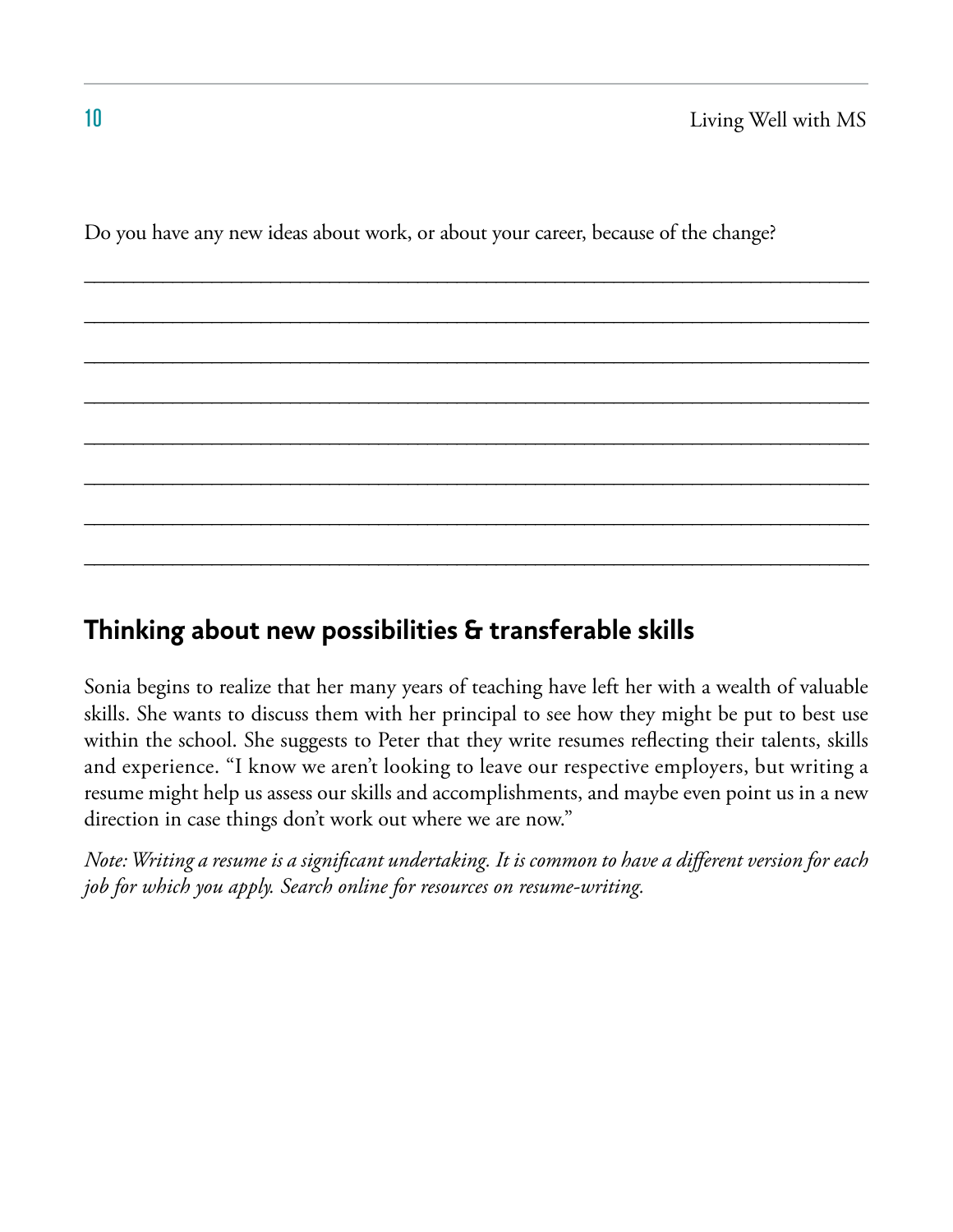#### Working with MS 11

**Sonia's talents & skills**

- 1. Knowledge of childhood development
- 2. Teaching experience and expertise
- 3. Ability to work well with other teachers
- 4. Expertise in curriculum development
- 5. Creativity, patience and a sense of humor
- 6. Understanding of group dynamics
- 7. Classroom administration and management skills

#### *Peter follows Sonia with his own list of skills:*

#### **Peter's talents & skills**

- 1. Knowledge of requirements for company positions
- 2. Familiarity with production scheduling
- 3. Management skills
- 4. Ability to communicate effectively
- 5. Team-building aptitude
- 6. Experience as a problem-solver
- 7. Knowledge of the industry, products and vendors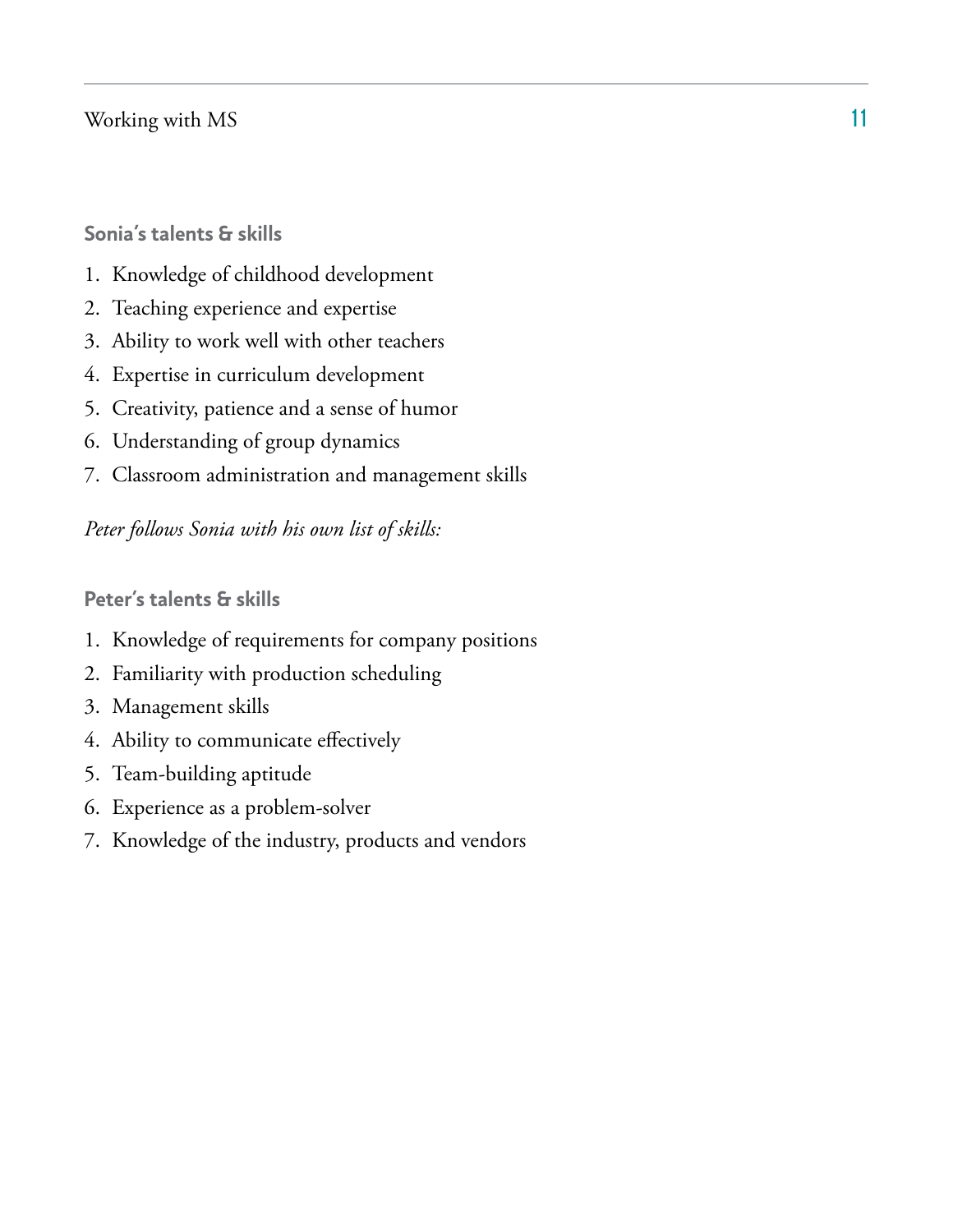# <span id="page-13-0"></span>Exercise D

# **What enables you to do the work you enjoy?**

List the skills and talents that MS has not changed:

| 2. $\overline{\phantom{a}}$ |  |
|-----------------------------|--|
|                             |  |
|                             |  |
|                             |  |
|                             |  |
|                             |  |

Both Sonia and Peter realize that their skills and experience could be applied to a broad variety of work, but neither is quite sure how to proceed. "I don't know what to do," says Sonia, once her resume is written. "Should I talk to my principal about accommodations that might help me continue with my present job? If I moved to a classroom in the new part of the building, I could avoid the stairs and use a motorized scooter to conserve my energy. If the administration would provide me a part-time teacher's aide to handle the photocopying and other non-teaching chores, I'd have more energy to use with the children."

"Maybe I should also look into teaching children who are somewhat older so that I wouldn't need to be involved in so many physical activities with them. My job would certainly be less tiring if the children were more independent and I didn't have to provide so much hands-on assistance. If I were teaching fifth or sixth grade I could give them printed handouts rather than having to write on the board all the time. Maybe I could even ask the school to help me get a voice-activation program for the computer so that I could produce the handouts without having to type them by hand.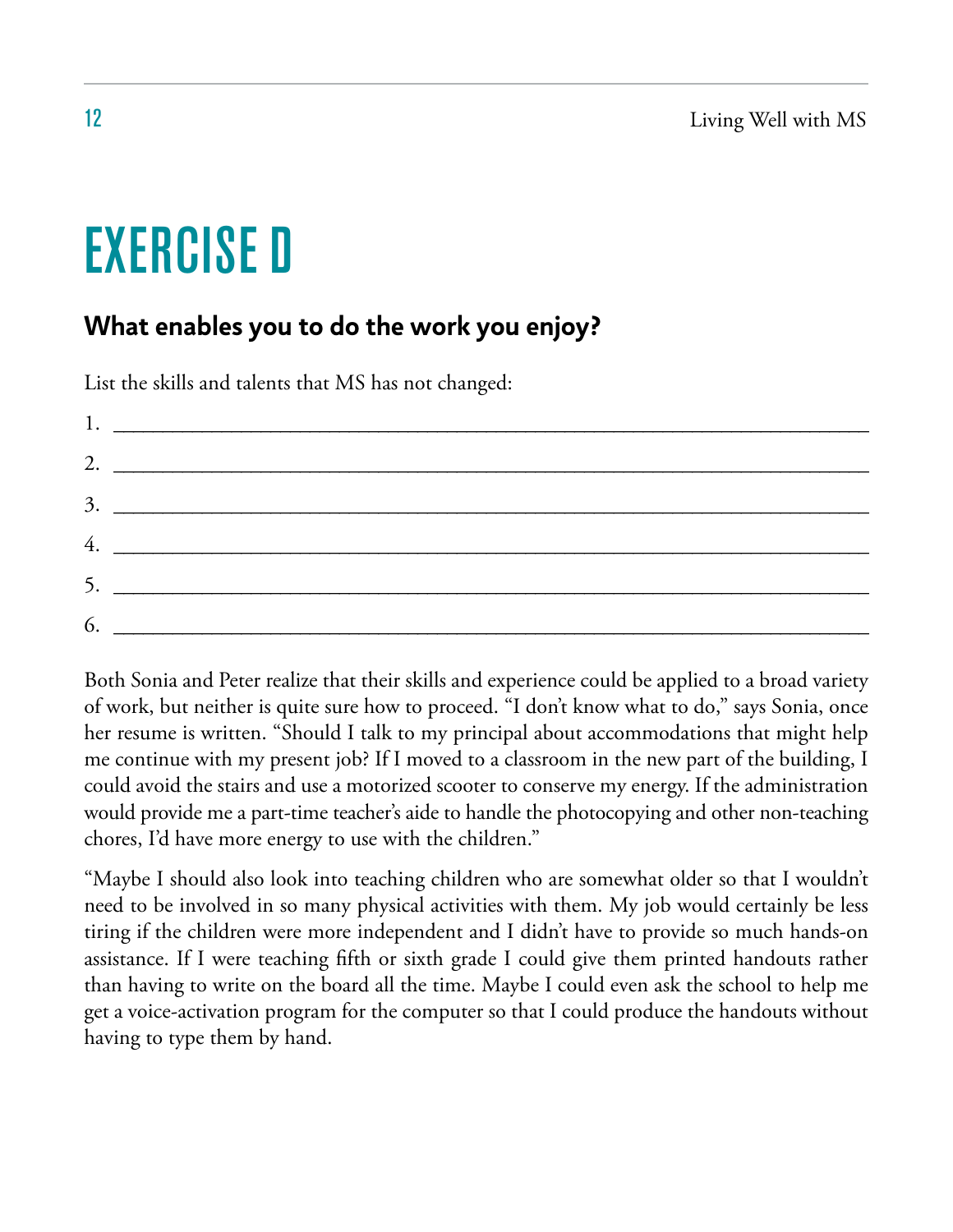I suppose I could also think about taking the few additional courses I would need to transition into guidance or administration. By going that route, I could avoid the physical stress and strain of the classroom altogether. I'm not sure what to do. I was starting to feel as though I had no choices left, but now I feel as though I have too many."

"I know what you mean," Peter responds. "Writing that resume has made me realize how many different kinds of work I'm qualified to do, even at the same company I've been employed by for all these years. I've been thinking about transferring over to the human resources department. I certainly know what it takes to get the production job done. Maybe I could interview candidates for positions in my current part of the business. Or perhaps there's another job in Human Resources that would tap some of my skills.

I am a pretty effective communicator who knows the business very well. Maybe I could do training for the company. I have good management and team-building skills I could pass on to others. Of course, maybe what I really need to do is ask for some accommodations from the company that would make my current job easier, like a more flexible schedule and an office closer to the elevator and bathroom. I could also use an intercom system to cut down on long walks to see my staff. Changes like that might allow me to stay in my present job, MS or no MS. That's probably my best option."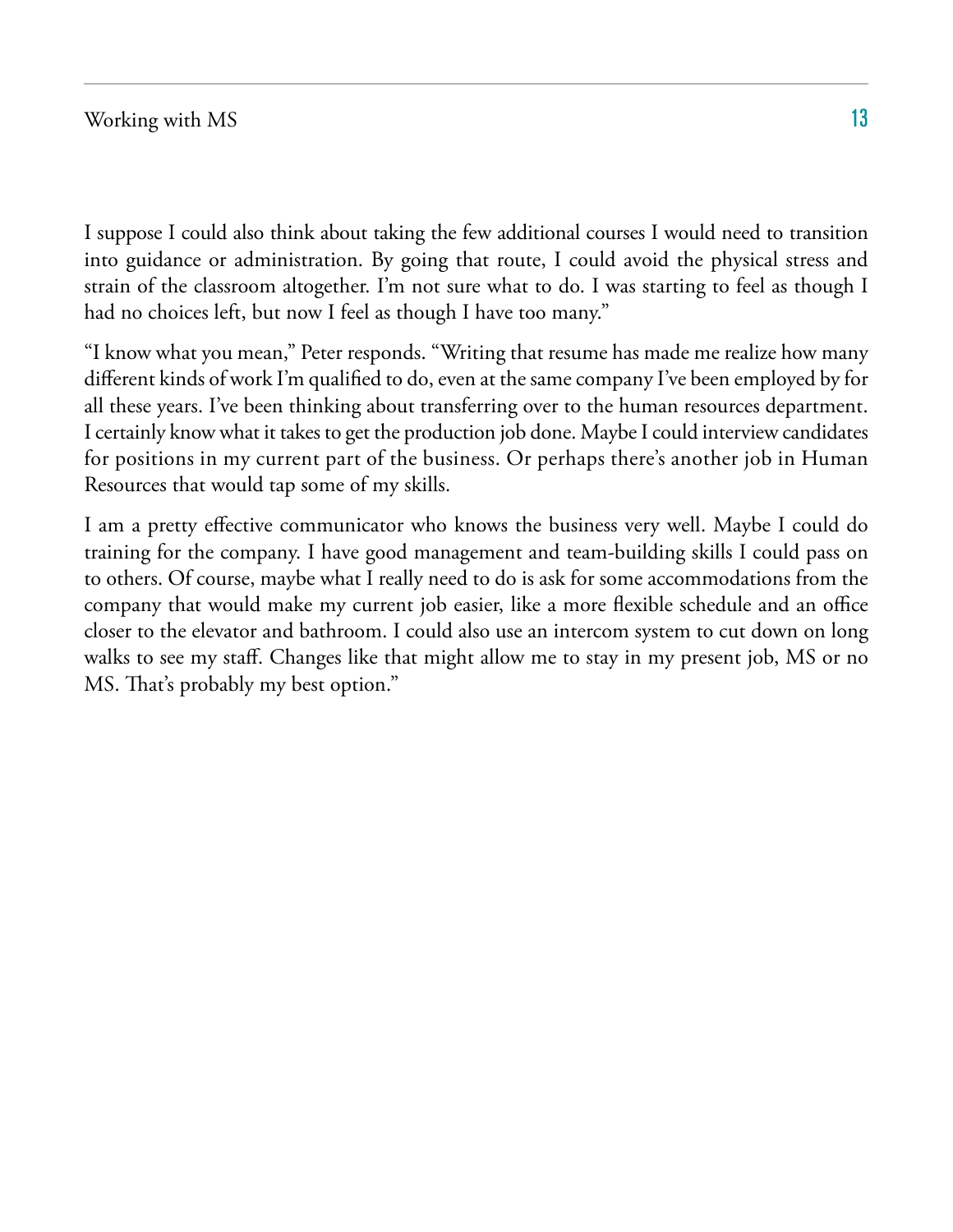# Exercise E

# **Can your skills be used differently or transferred?**

Now think about other kinds of work in which you could apply your experience in the event that MS were to interfere with ways you currently utilize your skills. For each of the skills you listed in *[Exercise D,](#page-13-0)* complete the following sentence.

If MS changed my ability to \_\_\_\_\_\_\_\_\_\_\_\_\_\_\_\_\_\_\_\_\_\_\_\_\_\_\_\_\_, I could use my experience to \_\_\_\_\_\_\_\_\_\_\_\_\_\_\_\_\_\_\_\_\_\_\_\_\_\_\_ instead.

Members of the self-help group, who have been listening to Sonia and Peter talk about what their next steps should be, help them realize that the initial step is to figure out what they want most from their work. Once Sonia and Peter have established their individual career goals, they will be able to start pursuing them with greater confidence.

Sonia decides to list the top five or six things she hopes to gain from her work, and then rank them in the order of their importance to her. She describes in her journal what each item means to her, and how it compares to each of the other important items.

She talks at length to her friends and colleagues and, of course, to her self-help group, about the process of defining her career goals. Sonia finally arrives at the following list:

- 1. To continue working until retirement age
- 2. To remain a classroom teacher as long as possible
- 3. To continue working at the elementary school level as long as possible
- 4. To inspire children to learn and develop their skills and talents
- 5. To be recognized, financially and/or otherwise, for my efforts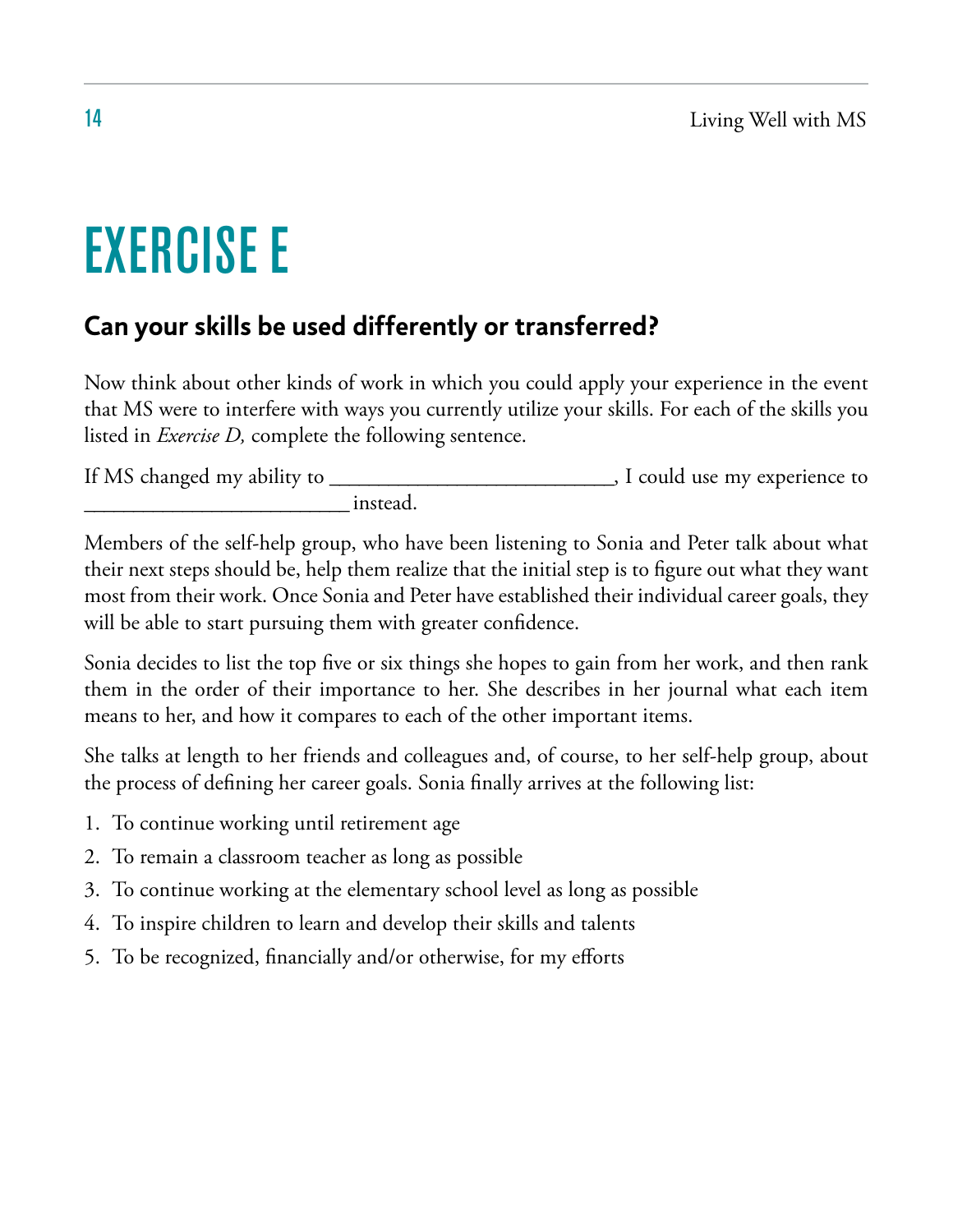Peter already knows that he wishes to remain at the same company until retirement. Nevertheless, he also has many issues to consider before he can identify the goals he hopes to achieve through his work. After applying himself to the task at hand, he comes up with the following list:

- 1. To remain secure until retirement
- 2. To maintain my salary
- 3. To contribute to the functioning of the company
- 4. To keep my skills in good shape
- 5. To pass those skills along
- 6. To be remembered as a positive force in the business

A comparison of Peter's list to Sonia's reveals different priorities that are appropriate to their respective ages and career stages. Peter, who is closer to retirement age, is most concerned with maintaining the status quo. He is willing to make some changes in his working life, but does not want to do anything drastic. Although he might consider changing his role at the company, his desire to maintain his salary may dissuade him from making any major changes. His most important task may be to identify the best way to remain effective in his current job.

Sonia, on the other hand, needs to plan for an uncertain future even while she is working to make her present job easier and more accessible. She is willing to pursue some further training in preparation for a time when she might be unable to manage in a classroom of elementary school children. In the meantime, she is also planning to talk to her principal about moving to an accessible part of the school building and possibly to an older grade, and getting a part-time teacher's aide.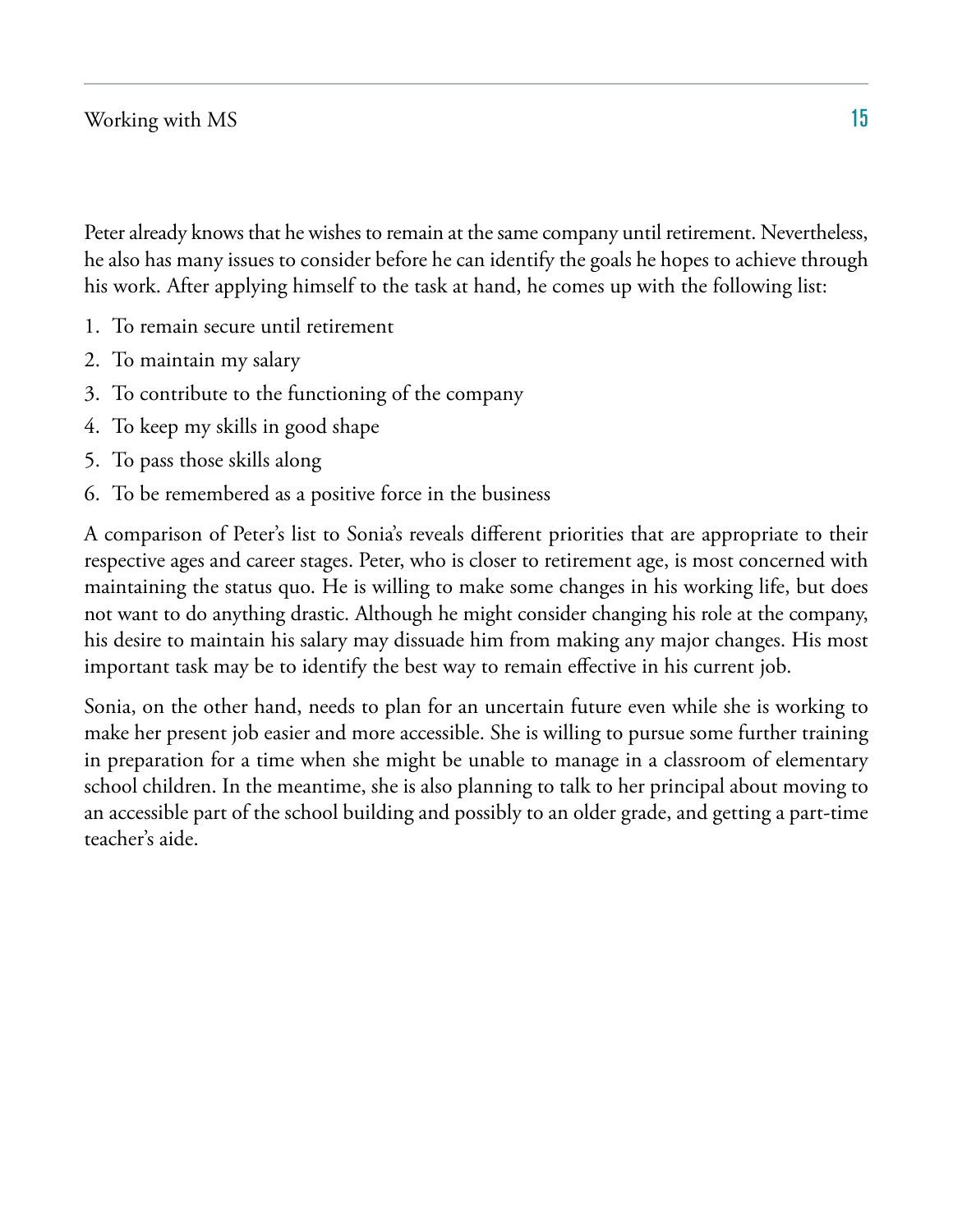# Exercise F

# **What are your main goals?**

Make your own list of what you wish to gain from your work. Place a goal on your list whether or not you are meeting it at this stage in your career. Rank the goals in order of their importance to you. Write in your journal, or in the space below, about each item on your list and its importance.

You may have something in common with either Sonia or Peter. It could be that you want, or need, to make a major career change. Perhaps financial compensation is the most important factor. Maybe you are already engaged in work that you love, and simply need to figure out how to keep on doing that work. It could be that you want to figure out what sort of volunteer work would be best for you to do. Whatever your situation may be, the intent of this exercise is to help you to identify and prioritize your needs and goals.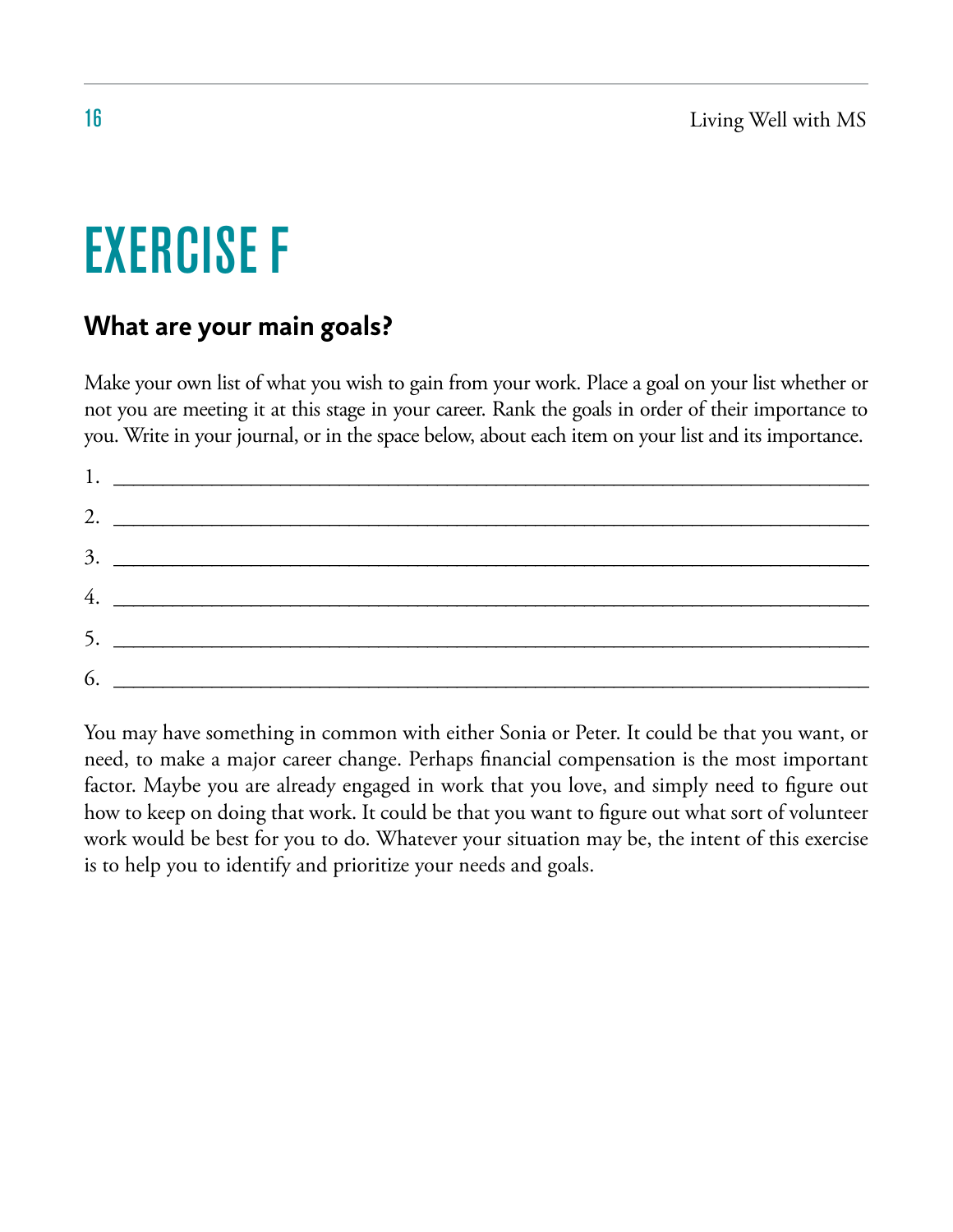# Exercise G

### **What work situations would be best for you?**

Answer the following questions to further refine your needs and preferences about work:

1. Would you rather be self-employed or work for a company or organization of some kind?

\_\_\_\_\_\_\_\_\_\_\_\_\_\_\_\_\_\_\_\_\_\_\_\_\_\_\_\_\_\_\_\_\_\_\_\_\_\_\_\_\_\_\_\_\_\_\_\_\_\_\_\_\_\_\_\_\_\_\_\_\_\_\_\_\_\_\_\_\_\_\_\_\_\_\_\_\_

\_\_\_\_\_\_\_\_\_\_\_\_\_\_\_\_\_\_\_\_\_\_\_\_\_\_\_\_\_\_\_\_\_\_\_\_\_\_\_\_\_\_\_\_\_\_\_\_\_\_\_\_\_\_\_\_\_\_\_\_\_\_\_\_\_\_\_\_\_\_\_\_\_\_\_\_\_

\_\_\_\_\_\_\_\_\_\_\_\_\_\_\_\_\_\_\_\_\_\_\_\_\_\_\_\_\_\_\_\_\_\_\_\_\_\_\_\_\_\_\_\_\_\_\_\_\_\_\_\_\_\_\_\_\_\_\_\_\_\_\_\_\_\_\_\_\_\_\_\_\_\_\_\_\_

\_\_\_\_\_\_\_\_\_\_\_\_\_\_\_\_\_\_\_\_\_\_\_\_\_\_\_\_\_\_\_\_\_\_\_\_\_\_\_\_\_\_\_\_\_\_\_\_\_\_\_\_\_\_\_\_\_\_\_\_\_\_\_\_\_\_\_\_\_\_\_\_\_\_\_\_\_

What are your reasons?

2. Would you prefer to report daily to an office, job site, or other workplace or would you rather operate out of your home?

\_\_\_\_\_\_\_\_\_\_\_\_\_\_\_\_\_\_\_\_\_\_\_\_\_\_\_\_\_\_\_\_\_\_\_\_\_\_\_\_\_\_\_\_\_\_\_\_\_\_\_\_\_\_\_\_\_\_\_\_\_\_\_\_\_\_\_\_\_\_\_\_\_\_\_\_\_

\_\_\_\_\_\_\_\_\_\_\_\_\_\_\_\_\_\_\_\_\_\_\_\_\_\_\_\_\_\_\_\_\_\_\_\_\_\_\_\_\_\_\_\_\_\_\_\_\_\_\_\_\_\_\_\_\_\_\_\_\_\_\_\_\_\_\_\_\_\_\_\_\_\_\_\_\_

\_\_\_\_\_\_\_\_\_\_\_\_\_\_\_\_\_\_\_\_\_\_\_\_\_\_\_\_\_\_\_\_\_\_\_\_\_\_\_\_\_\_\_\_\_\_\_\_\_\_\_\_\_\_\_\_\_\_\_\_\_\_\_\_\_\_\_\_\_\_\_\_\_\_\_\_\_

\_\_\_\_\_\_\_\_\_\_\_\_\_\_\_\_\_\_\_\_\_\_\_\_\_\_\_\_\_\_\_\_\_\_\_\_\_\_\_\_\_\_\_\_\_\_\_\_\_\_\_\_\_\_\_\_\_\_\_\_\_\_\_\_\_\_\_\_\_\_\_\_\_\_\_\_\_

What are your reasons?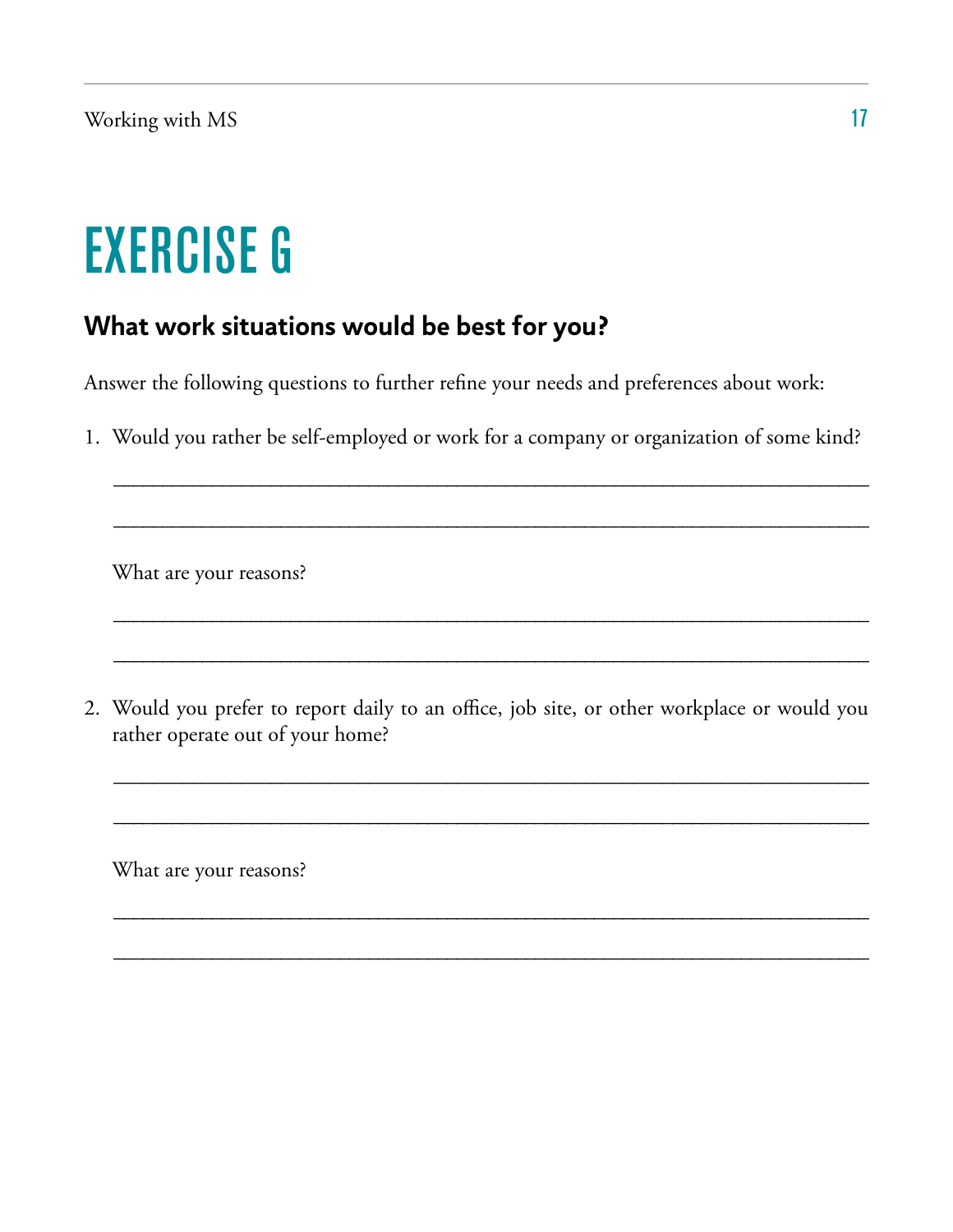3. Is a flexible schedule important to you?

 $\bigcirc$  Yes  $\bigcirc$  No

If so, please explain:

### **Enlisting the help available to you**

In the course of exploring the many career options open to her, Sonia learns that every state in the country has offices of vocational rehabilitation that help people with disabilities remain in, or return to, productive work. She contacts the National MS Society to obtain the phone number of the nearest office, and makes an appointment to see a vocational rehabilitation counselor. Sonia brings her resume to the appointment and tells the counselor her story. Following a lengthy evaluation process, she is approved for vocational rehabilitation services.

\_\_\_\_\_\_\_\_\_\_\_\_\_\_\_\_\_\_\_\_\_\_\_\_\_\_\_\_\_\_\_\_\_\_\_\_\_\_\_\_\_\_\_\_\_\_\_\_\_\_\_\_\_\_\_\_\_\_\_\_\_\_\_\_\_\_\_\_\_\_\_\_\_\_\_\_\_

\_\_\_\_\_\_\_\_\_\_\_\_\_\_\_\_\_\_\_\_\_\_\_\_\_\_\_\_\_\_\_\_\_\_\_\_\_\_\_\_\_\_\_\_\_\_\_\_\_\_\_\_\_\_\_\_\_\_\_\_\_\_\_\_\_\_\_\_\_\_\_\_\_\_\_\_\_

Rehabilitation offices provide different services, depending on the needs of their clients. Sonia and her counselor write a detailed plan for Sonia, called an Individualized Written Rehabilitation Plan (IWRP). The plan specifies goals and objectives for Sonia, the most important of which is that she pursue her plan to take additional courses to prepare her for work outside the classroom in the event that increasing disability makes her current work impractical. Even if Sonia never needs to give up elementary school teaching, she will be more secure knowing that she has created a contingency plan for herself.

The IWRP also outlines the accommodations Sonia currently needs in order to continue in the classroom for the foreseeable future. The counselor will assist Sonia in finding out whether the Department of Vocational Rehabilitation will cover any of the costs associated with the motorized scooter or other assistive devices she may need in order to continue her teaching responsibilities.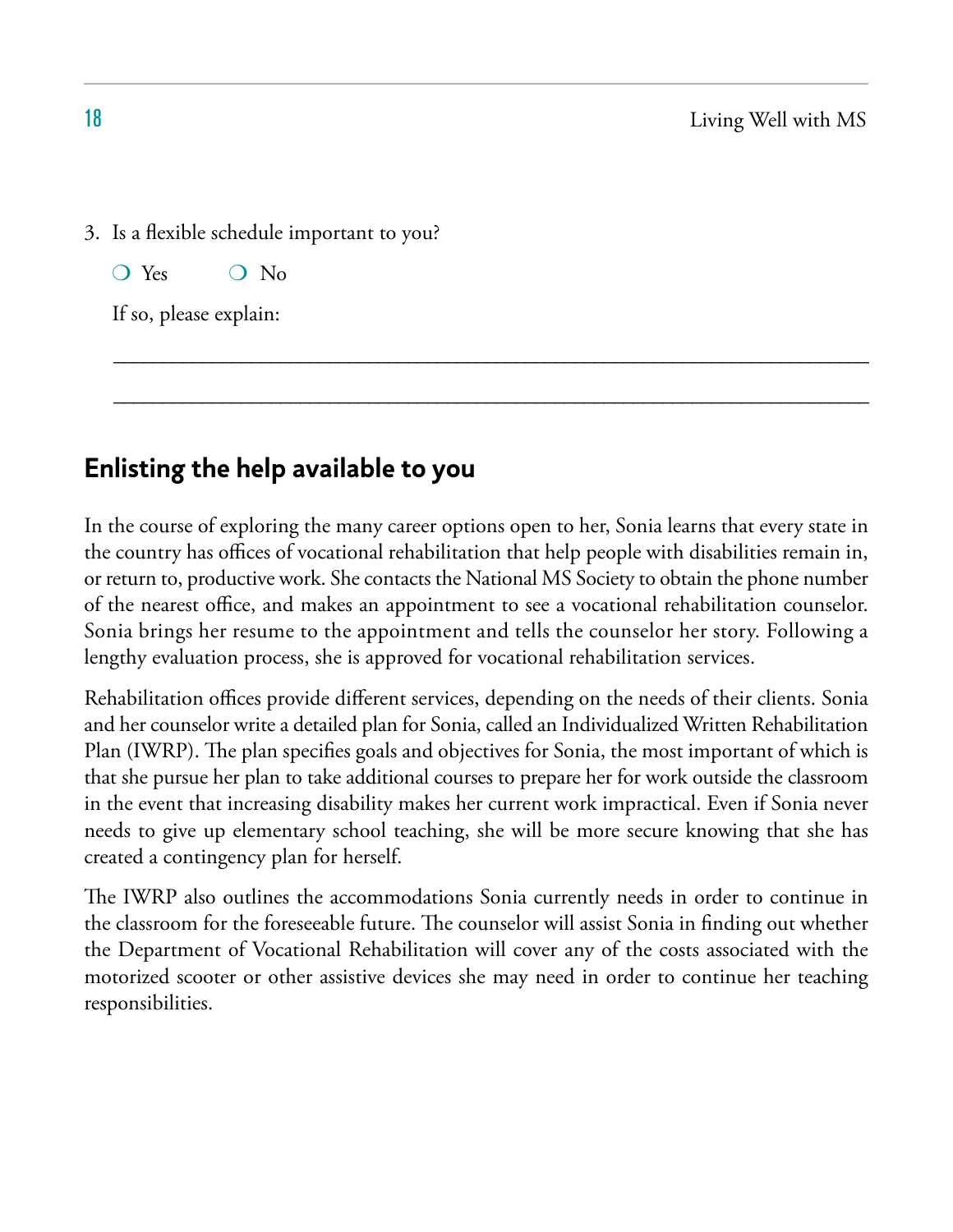#### Working with MS 19

The rehabilitation counselor explains to Sonia that the Americans with Disabilities Act (ADA) that was passed in 1990, is a federal law that prohibits discrimination against people with disabilities in employment, transportation, public accommodation, communications, and activities of state and local government.

Title I of the ADA states that an employer with 15 or more employees cannot discriminate against qualified applicants and employees on the basis of disability. Any employee who has the qualifications to perform a particular job is entitled to reasonable accommodations to support his or her efforts to carry out that job. A reasonable accommodation is defined as one that would facilitate the individual's job performance without causing undue financial hardship for the employer. While it is the responsibility of the employee to request the necessary accommodations from his or her employer, the employer and employee work together to implement accommodations that are reasonable and workable for both of them.

The vocational counselor also tells Sonia about the Job Accommodation Network (JAN), an international consulting service that provides information about job accommodations and the employability of people with functional limitations.

Sonia shares the information she has gained with Peter, who also benefits from a visit to his local vocational rehabilitation office. His IWRP includes the goal of exploring accommodations that would make it possible for him to continue to be effective in his present job. In addition to the accommodations Peter had already thought of on his own, the counselor urges Peter to request a disabled parking space and consider using a motorized scooter on the job. The scooter would significantly reduce his fatigue by allowing him to supervise his staff without having to walk at all.

The self-help group leader suggests that Peter and Sonia contact the National MS Society to request a copy of "The Win-Win Approach to Reasonable Accommodations," a booklet that outlines the steps involved in requesting reasonable accommodations from one's employer. Armed with this information and the suggestions from the vocational rehabilitation counselor, Peter and Sonia feel better prepared to discuss possible job accommodations with their employers.

*For a listing of these and other employment-related resources, refer to the RESOURCES section at the end of this workbook.*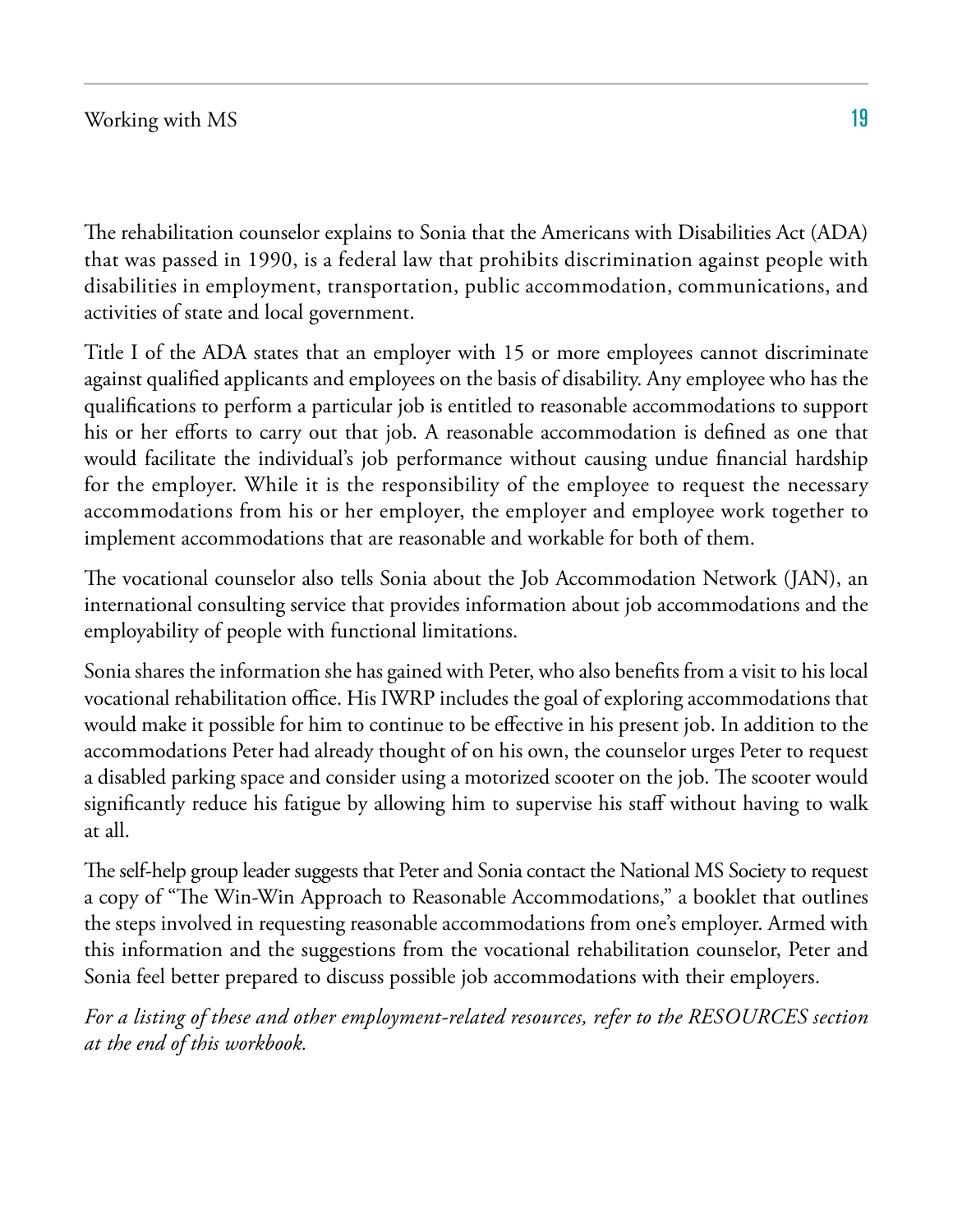# Exercise H

### **Contacting your state's vocational rehabilitation office**

You can obtain the number of your local vocational rehabilitation office either by contacting the National MS Society, searching online, or by looking in the "Government" section of your telephone book. It will be listed under your state government's commission of "Social Services," "Human Services," "Rehabilitation Services," or the like. The names of the rehabilitation agencies will differ from state to state, but one exists in every state.

The next step is to call the agency and ask what services are offered and how to apply to receive them. You may find that your state agency has a staff person with particular expertise in MS-related employment problems. Even if you don't think you need services at this time, it makes sense to know the procedures, and to inform yourself about the help and career guidance available to you through your state agency.

**Notes**

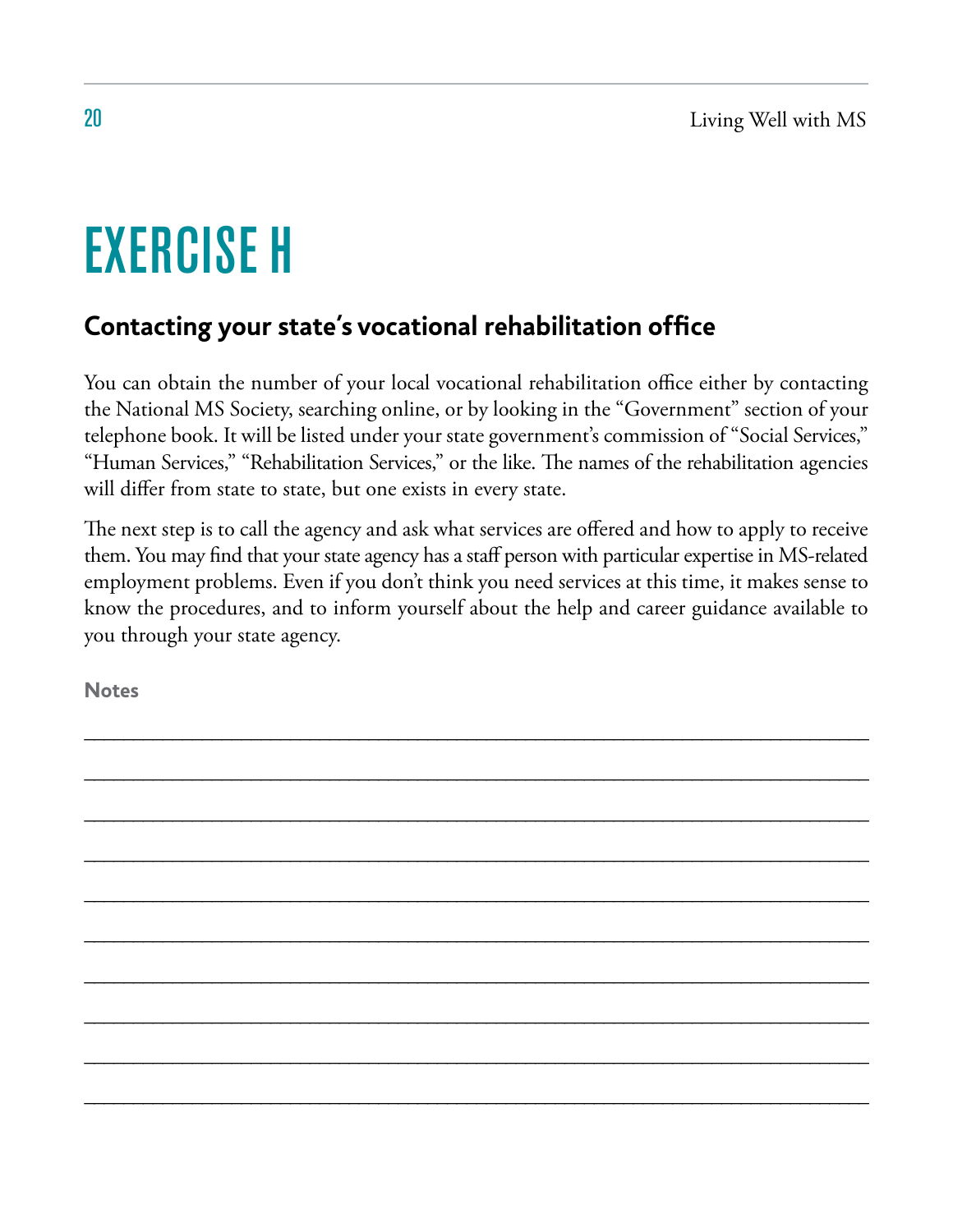# Exercise I

### **Locating more career guidance**

Try to locate some additional career guidance resources in your area. In addition to contacting the National MS Society for possible referrals, you can search online to identify community organizations that might offer workshops, lectures, or other information about the kind of work that interests you. The National Board for Certified Counselors can provide you with a list of certified career counselors in your area. You might also call your alma mater to see whether alumni have access to the offerings of its career center. Search the internet for information about the work that you enjoy. If you do not have a computer in your home, your local public library may have a computer that will allow you free access.

**Notes**

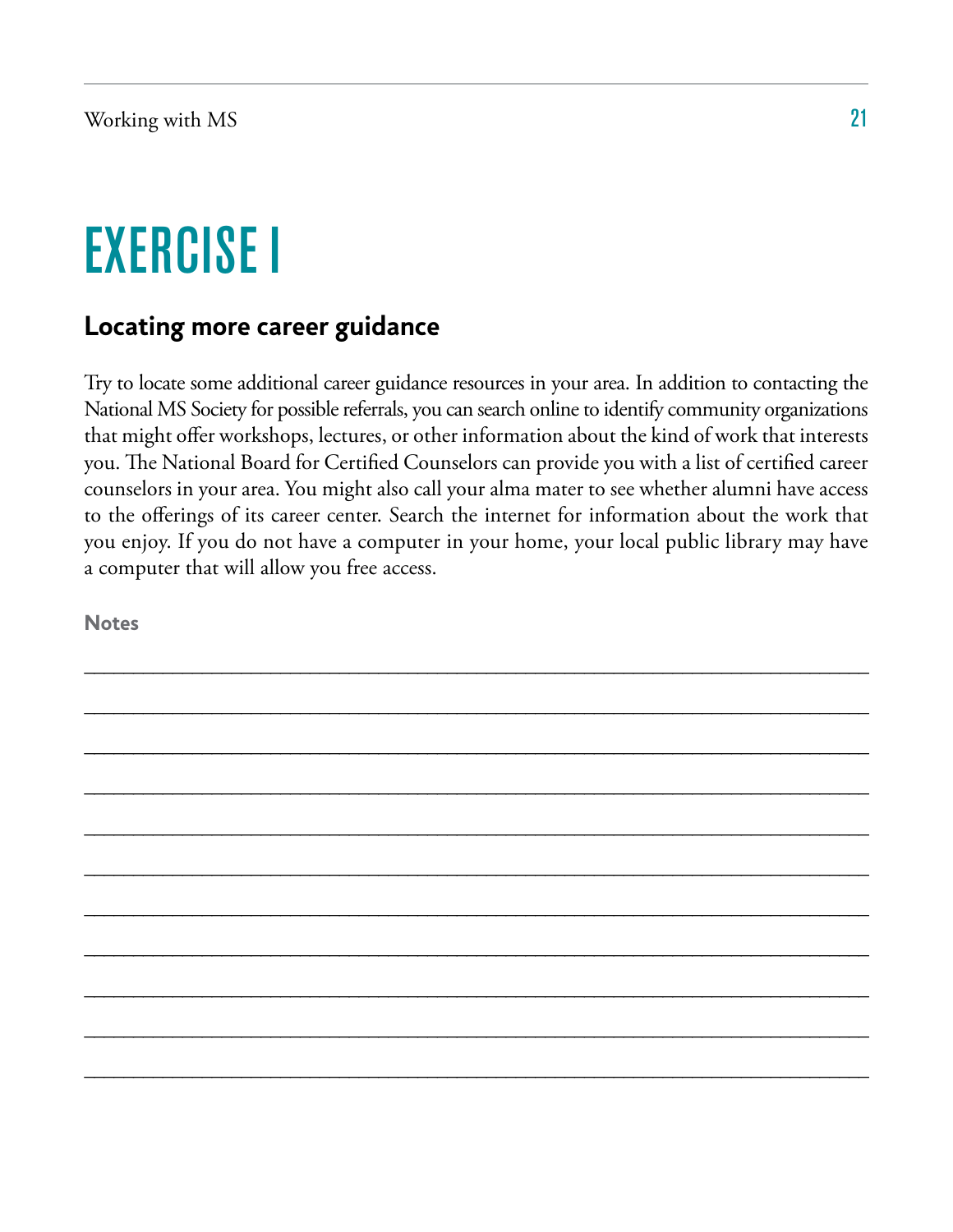# Conclusion

Both Peter and Sonia are still shaping their careers. Peter has asked the human resources department of his company for reasonable accommodations that will allow him to continue to do his job as well as he has always done it. The department is working with him, and with the Job Accommodation Network, to decide how best to accommodate him on the job. Peter's request for a more flexible schedule has been met, and his concerns about job security until retirement have been addressed. He is delegating more duties to his staff, while remaining productive on the job. Both Peter and his supervisors are certain that he will continue to make a meaningful contribution until he retires.

Sonia has begun teaching a fifth-grade class in the new wing of the school. While she misses the younger children, she is discovering that working with older children gives her the opportunity to use her skills and creativity in a variety of new ways. With the help of a part-time classroom aide and the use of a motorized scooter, she has enough energy to meet her responsibilities in the classroom and take an evening course two days a week.

Both Peter and Sonia set career goals for themselves. Peter's goal was to remain in his present job in manufacturing. Sonia's goal was to continue in the classroom while beginning to prepare for a time when she might not be able to handle a classroom job. Both of their careers are still evolving. Both of them have met their goals and found fresh hope, ambition, security and fulfillment in their work, because they have learned to work with their MS.

Perhaps, as you have performed the exercises in this workbook, you have moved closer to formulating your own career goal. As you finalize that goal, whether it be to stay with your present work or change your field of endeavor, may your efforts meet with great success. Keep in mind that there are a variety of resources available to help you in your efforts.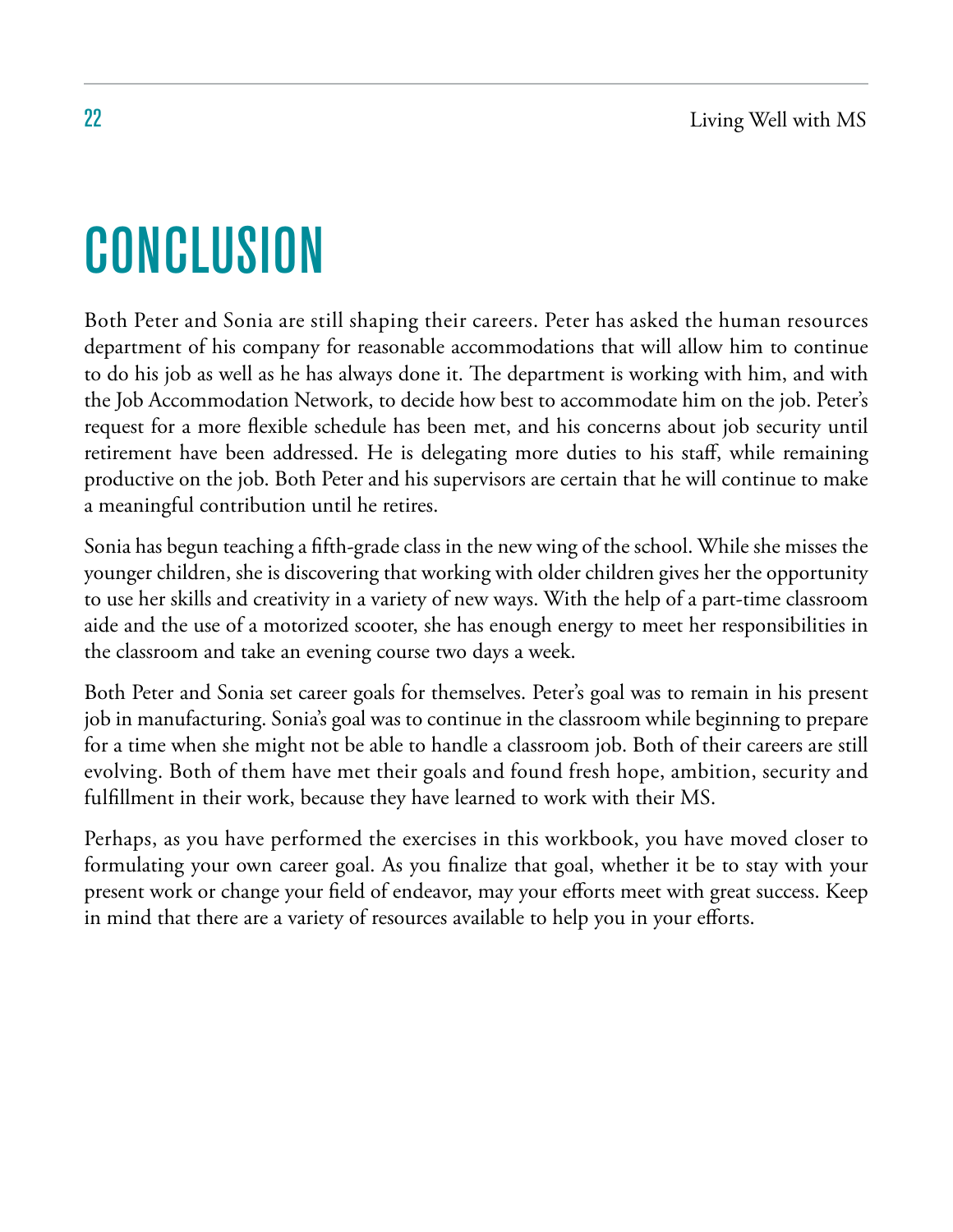# Suggested Readings & Resources

### **Books**

Holland, N., Murray, T.J., Kalb, R. (2007). *Multiple Sclerosis for Dummies.* For Dummies Publishing.

Jackson, T. (2004). The Perfect Resume. Broadway.

Kalb, R (2011). *Multiple Sclerosis: The Questions You Have — The Answers You Need.* Demos Health Publishing.

Rumrill, P. D. Jr., & Nissen, S. (2008). *Employment Issues and Multiple Sclerosis.* Demos Health Publishing.

Schapiro, R.T. (2007). *Managing the Symptoms of Multiple Sclerosis.* Demos Health Publishing.

Schwarz, S.P (2006). *Multiple Sclerosis: 300 Tips for Making Life Easier.* Demos Health Publishing.

Szymanski, E. & Parker, R. (2003). *Work and Disability: Issues and Strategies in Career Development and Job Placement.* Pro-Ed.

The National MS Society has an extensive library of resources about MS, including publications about symptom management and the day to day challenges of living with the disease. The publications listed below are available at **[nationalMSsociety.org/brochures](http://www.nationalmssociety.org/multimedia-library/brochures/index.aspx)** or 1-800-344-4867  $(1-800-FIGHT-MS)$ .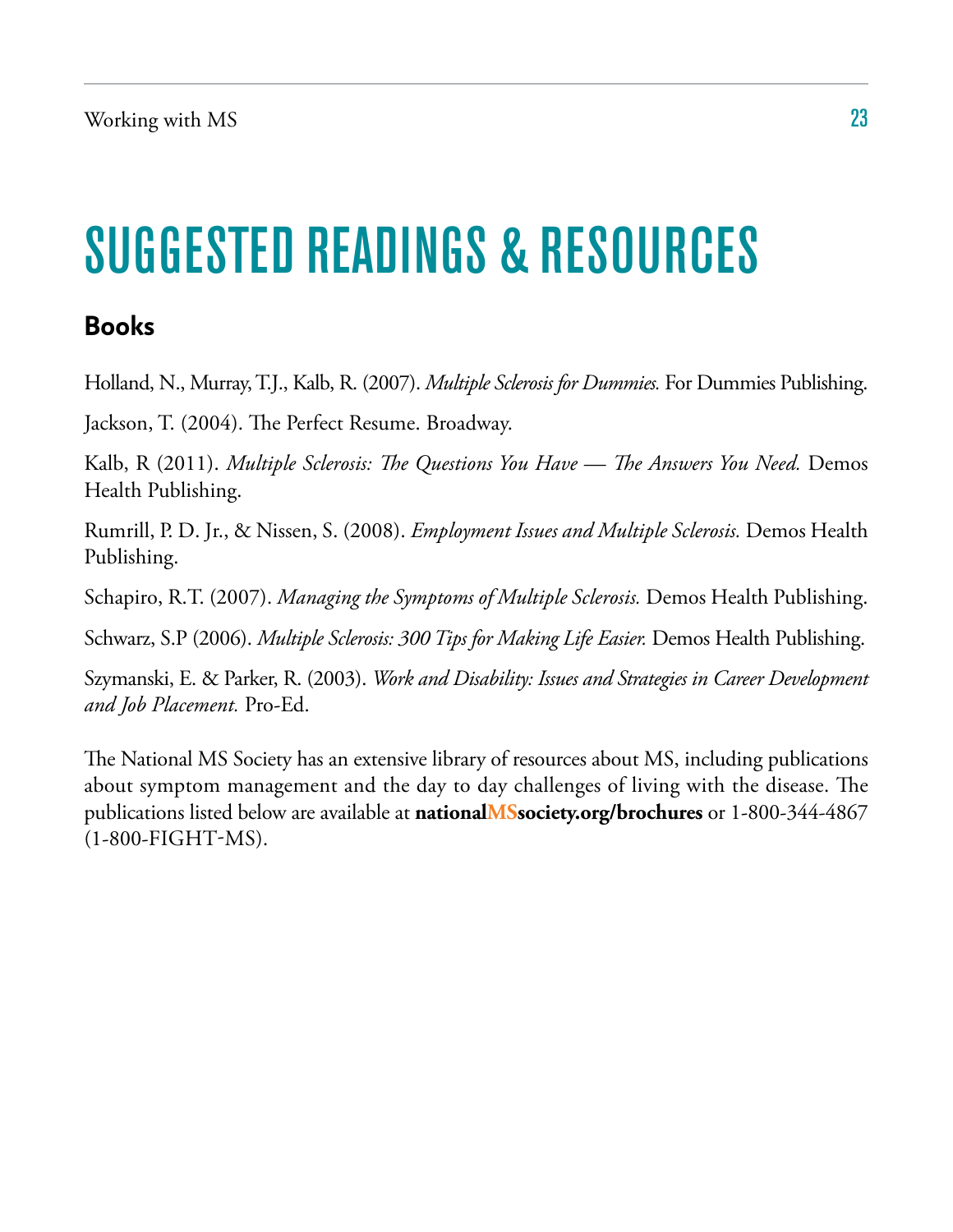24 Living Well with MS

### **Brochures**

**Employment Issues:** A Place in the Workforce Focus on Employment Information for Employers Should I Work? Information for Employees The Win-Win Approach to Reasonable Accommodations **Managing Major Changes:** ADA & People with MS Adapting: Financial Planning for a Life with MS **Managing Specific Issues:** Fatigue: What You Should Know Solving Cognitive Problems Vision Problems: Basic Facts **Staying Well:** Managing MS through Rehabilitation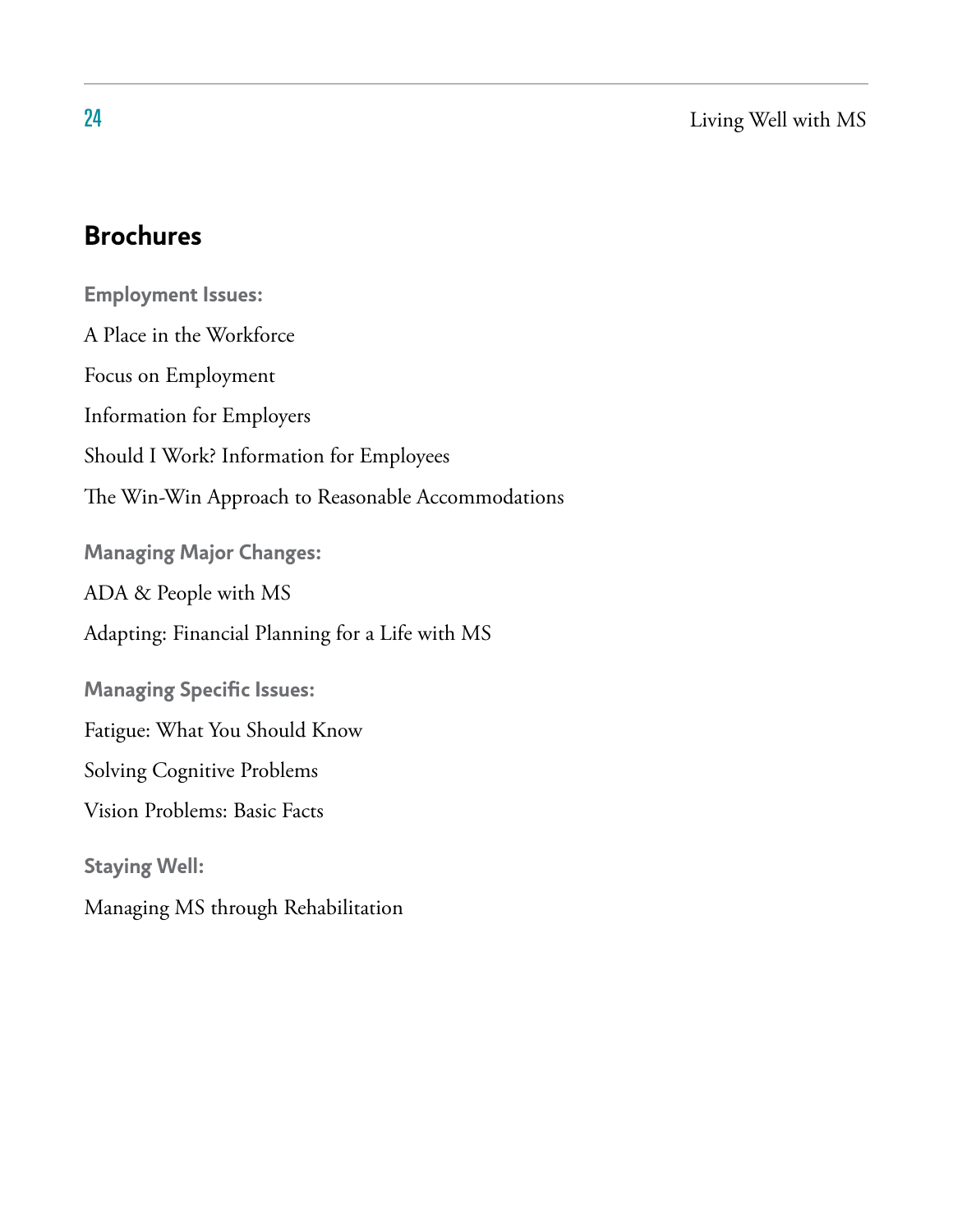Working with MS 25

### **Online**

**Can Do Multiple Sclerosis Webinars**

#### **[mscando.org](http://www.mscando.org)**

**Career Crossroads**

### **[nationalMSsociety.org/careercrossroadsDVD](http://nationalmssociety.org/multimedia-library/videos--dvds/career-crossroads/index.aspx)**

**Live Fully Live Well**

### **[nationalMSsociety.org/LiveFullyLiveWell](http://nationalmssociety.org/living-with-multiple-sclerosis/live-fully-live-well/index.aspx)**

**MS In the Workplace**

#### **[ntl.ms/MSintheWorkplace](http://www.youtube.com/watch?v=4-HzZqPLAdI&feature=youtu.be)**

**MS Learn Online Series**

#### **[nationalmssociety.org/mslearnonline](http://www.nationalmssociety.org/multimedia-library/ms-learn-online/index.aspx)**

**Multimedia Library: DVDs**

#### **[nationalMSsociety.org/DVDs](http://nationalmssociety.org/multimedia-library/videos--dvds/index.aspx)**

**Online Classes**

#### **[nationalMSsociety.org/onlineclasses](http://nationalmssociety.org/living-with-multiple-sclerosis/society-programs-and-services/online-classes/index.aspx/onlineclasses)**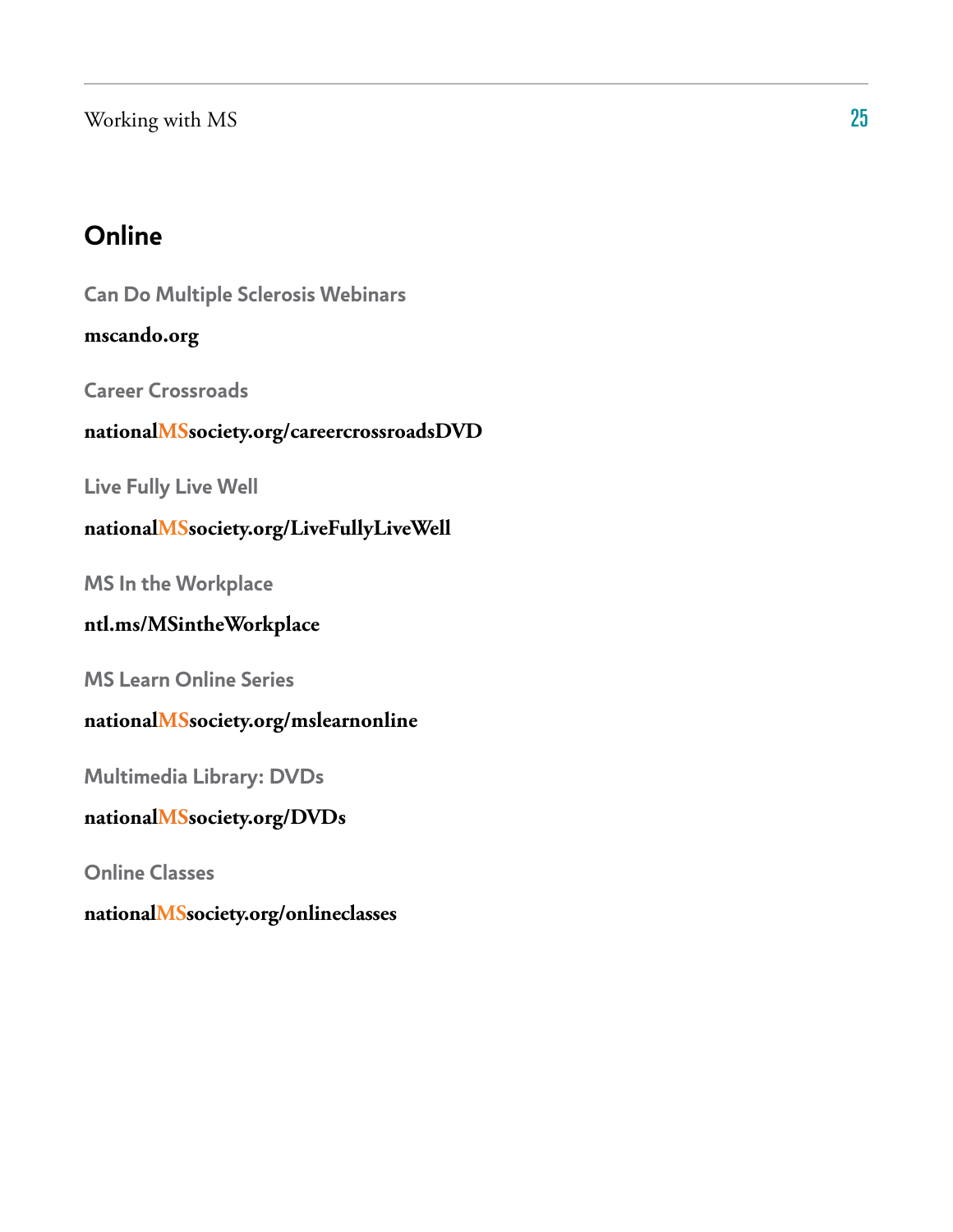# **Agencies & Organizations**

**ABLEDATA**

(800) 227-0216 **[abledata.com](http://abledata.com)** 

**ADA TAP Program**

(800) 514-0301 (voice); (800) 514-0383 (TTY) **[ada.gov/taprog.htm](http://www.ada.gov/taprog.htm)** 

**Alliance for Technology Access** 

(800) 914-3017

#### **[ataccess.org](http://ataccess.org)**

**American Foundation for the Blind (AFB)** 

(800) 232-5463 **[afb.org](http://www.afb.org/default.aspx)**

**American Printing House for the Blind** 

(800) 223-1839 **[aph.org](http://www.aph.org)**

**Can Do Multiple Sclerosis**

(800) 367-3101 **[mscando.org](http://www.mscando.org)** 

**Disability Rights Education & Defense Fund (DREDF)** 

(510) 644-2555 **[dredf.org](http://dredf.org)**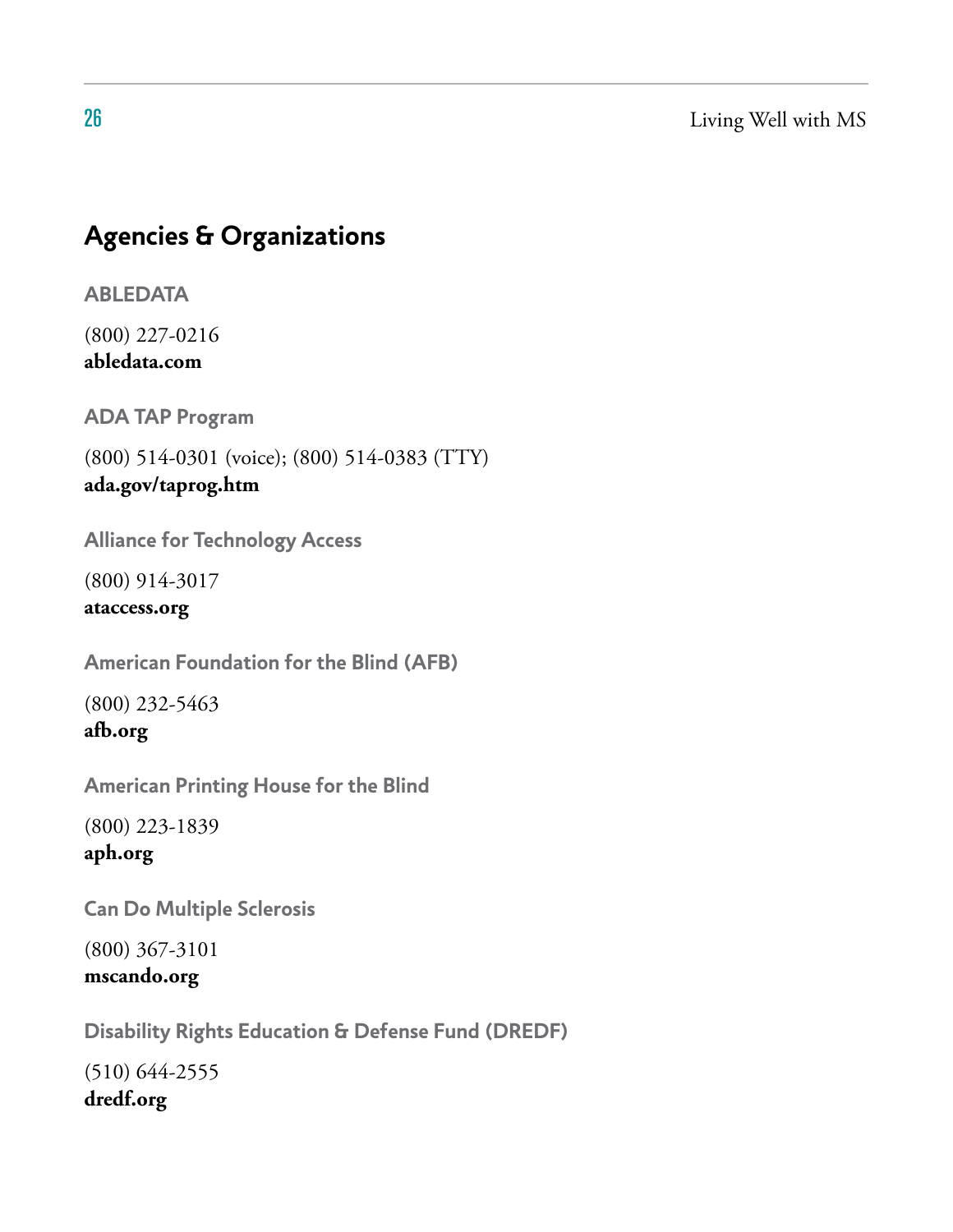#### Working with MS 27

**Equal Employment Opportunity Commission**  (800) 669-4000; (800) 669-6820 (TTY) **[eeoc.gov](http://eeoc.gov)**

**The Job Accommodation Network (JAN)**

(800) 526-7234 **[askjan.org](http://askjan.org)**

**National Association of the Deaf** 

(301) 587-1788; (301) 587-1789 (TTY) **[nad.org](http://nad.org)**

**National Board of Certified Counselors**

(336) 547-0607 **[nbcc.org](http://nbcc.org)**

**National Institute on Deafness & Other Communication Disorders**

(800) 241-1044; (800) 241-1055 (TTY) **[nidcd.nih.gov](http://www.nidcd.nih.gov/Pages/default.aspx)**

**National Institute on Disability & Rehabilitation Research (NIDRR)** 

(202) 245-7640 (Voice/TTY) **[www2.ed.gov/about/offices/list/osers/nidrr/index.html](http://www2.ed.gov/about/offices/list/osers/nidrr/index.html)** 

**National Library Services for the Blind & Physically Handicapped**

(202) 707-5100; (202) 707-0744 (TTY) **[loc.gov/nls](http://www.loc.gov/nls/)**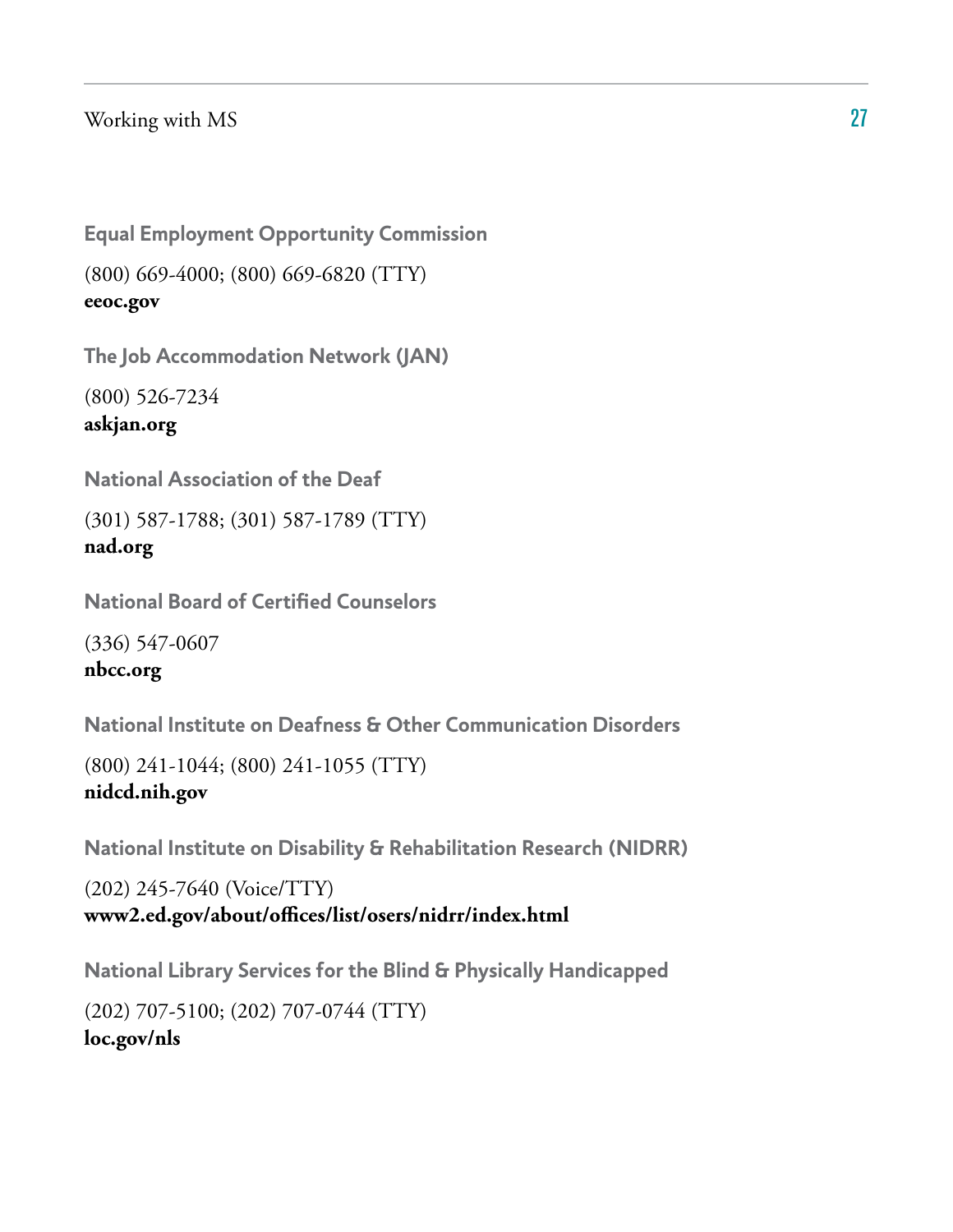**National Rehabilitation Information Center (NARIC)** 

(800) 346-2742; (301) 459-5984 (TTY) **[naric.com](http://naric.com)**

**President's Committee on Employment of People with Disabilities**

(202) 376-6200; (202) 376-6205 (TTY) **[access4911.org/president%27s\\_committee.htm](http://access4911.org/president%27s_committee.htm)** 

**Rehabilitation Services Administration (RSA)** 

(202) 245-7488 **[www2.ed.gov/about/offices/list/osers/rsa/index.html](http://www2.ed.gov/about/offices/list/osers/rsa/index.html)** 

**Small Business Administration**

(800) 827-5722; (704) 344-6640 (TTY) **[sbaonline.sba.gov](http://www.sba.gov)**

**Social Security Administration Office of Disability** 

(800) 772-1213; (800) 325-0778 (TTY) **[ssa.gov](http://ssa.gov)**

**Telecommunications for the Deaf, Inc.** 

(301) 563-9112; (301) 589-3006 (TTY) **[tdi-online.org](http://tdi-online.org)**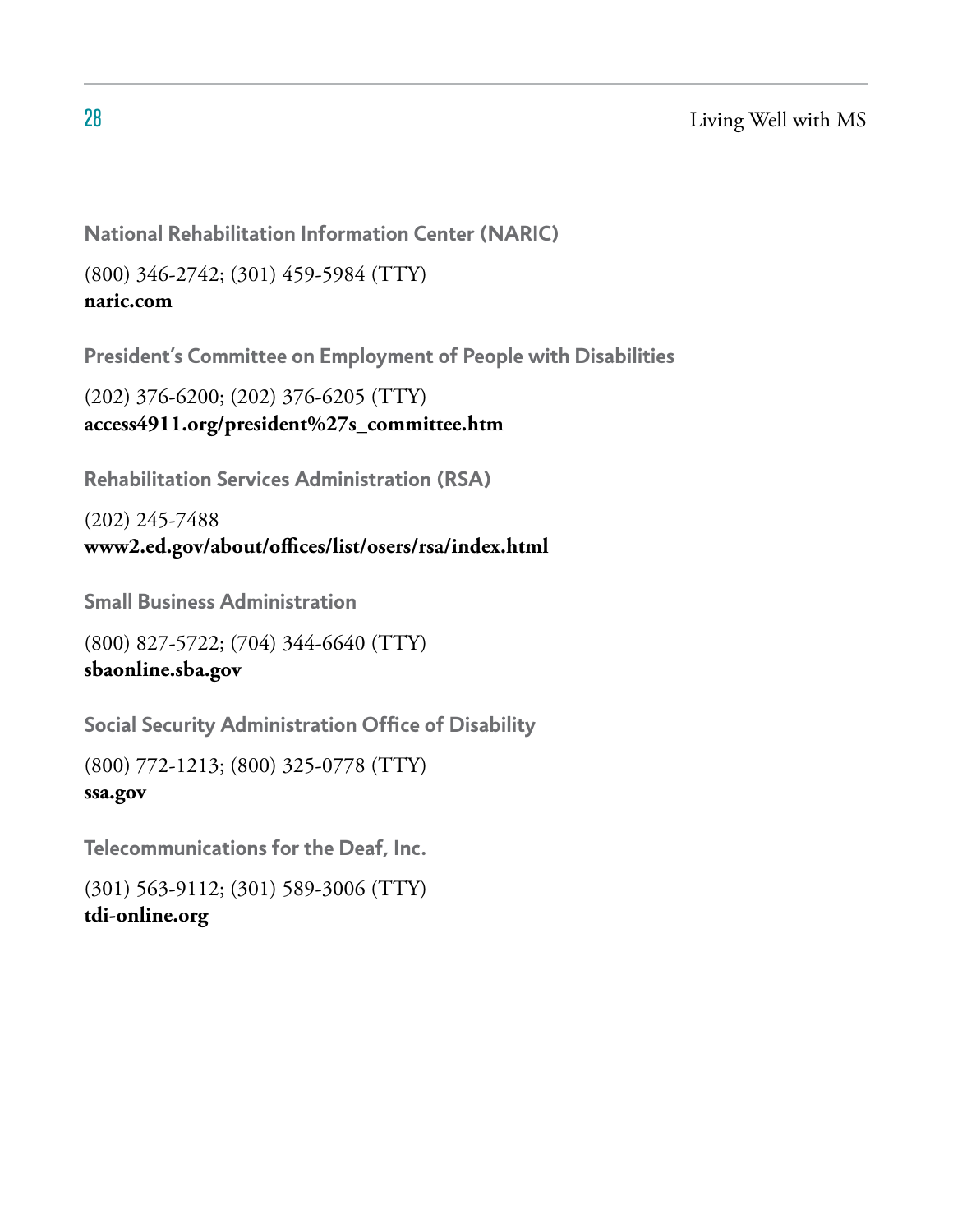Working with MS 29